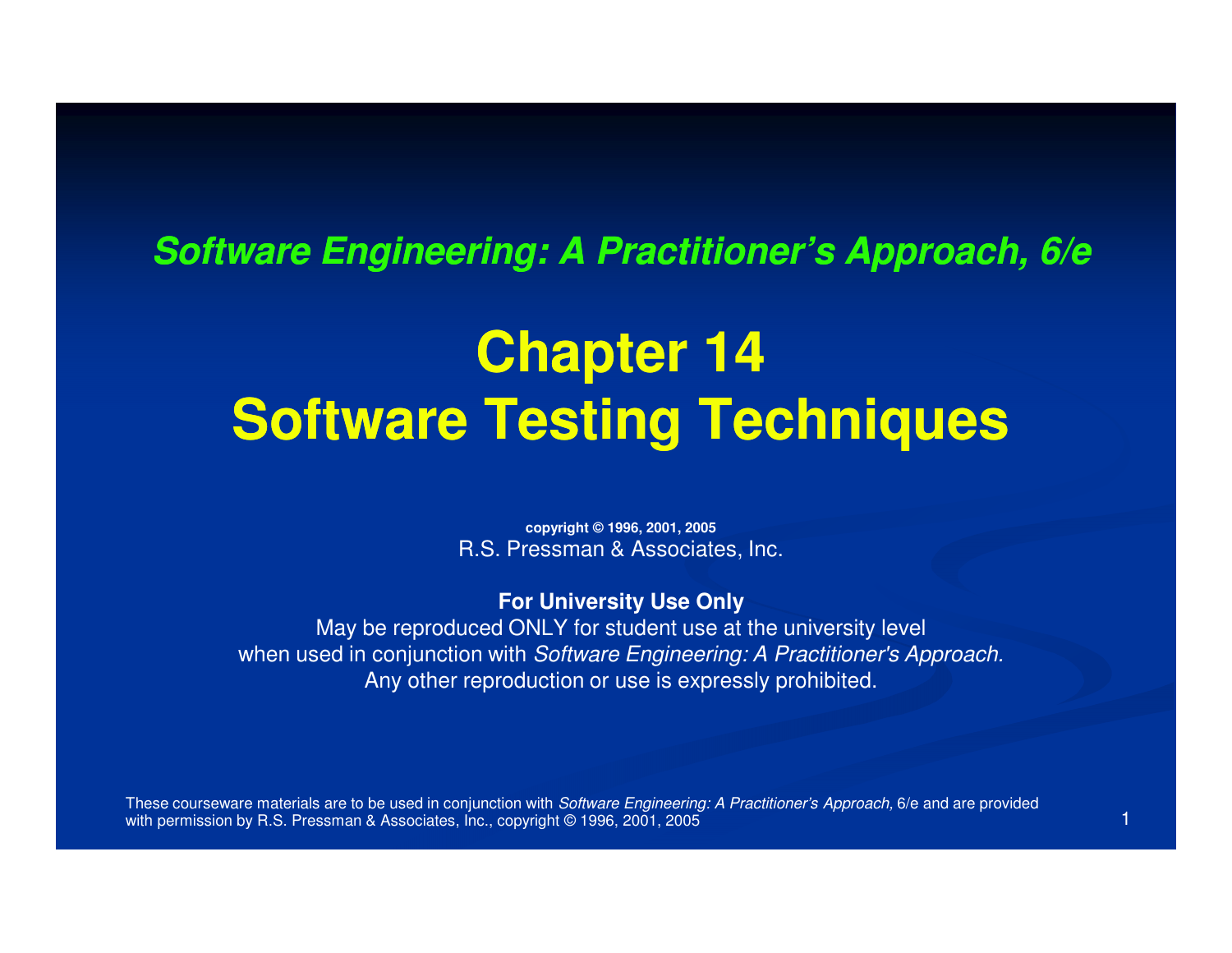## **Testability**

- $\mathbf{m}$  . Operability—it operates cleanly
- $\blacksquare$ Observability—the results of each test case are readily observed
- **Controllability—the degree to which testing can be automated**  $\blacksquare$ and optimized
- **Decomposability—testing can be targeted**  $\blacksquare$
- $\blacksquare$ Simplicity—reduce complex architecture and logic to simplify tests
- $\blacksquare$ **Budge Stability—few changes are requested during testing**
- $\blacksquare$ **Dumark Understandability—of the design**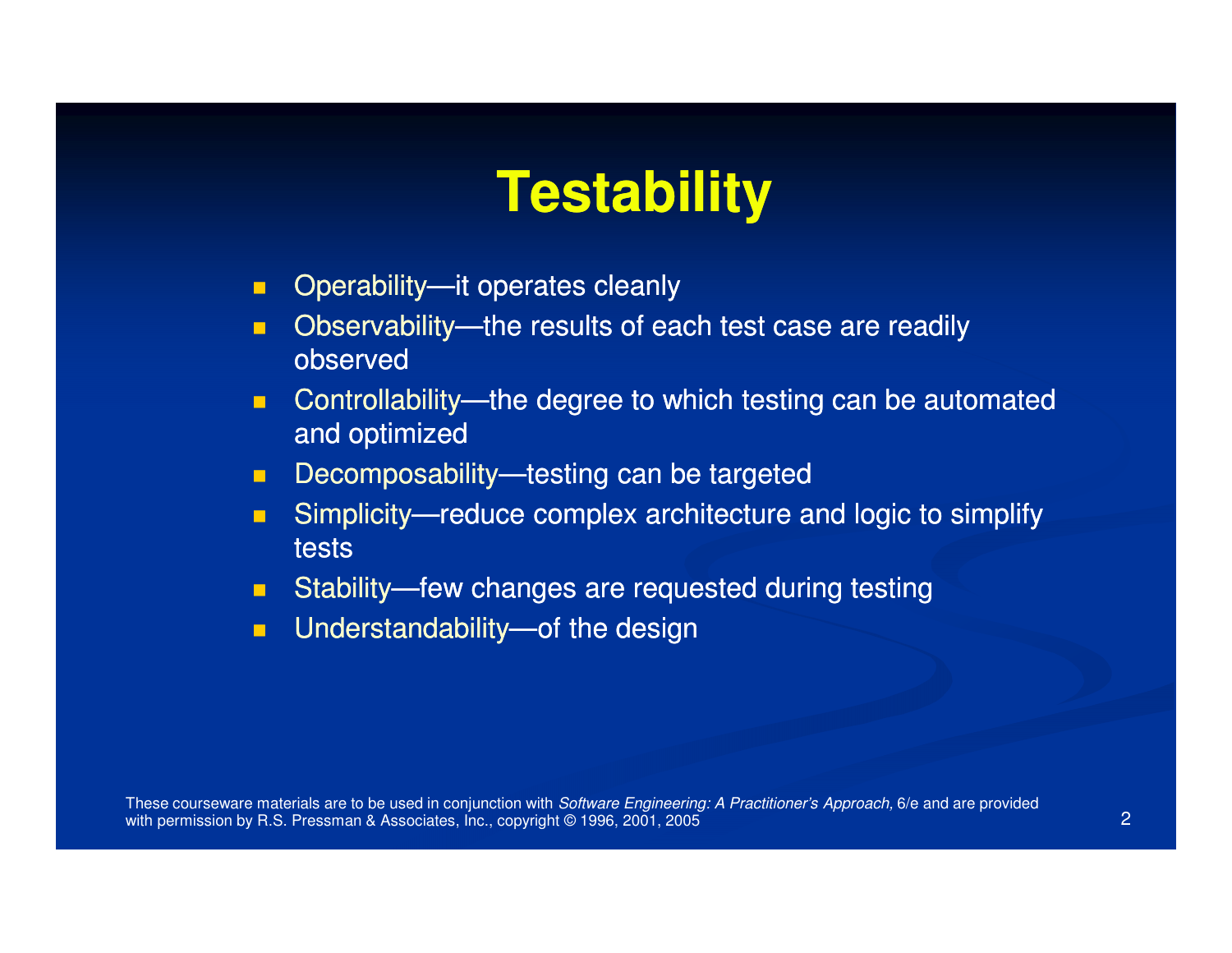### **What is a "Good" Test?**

- п A good test has a high probability of finding an error
- A good test is not redundant.
- A good test should be "best of breed"
- $\blacksquare$  A good test should be neither too simple nor too complex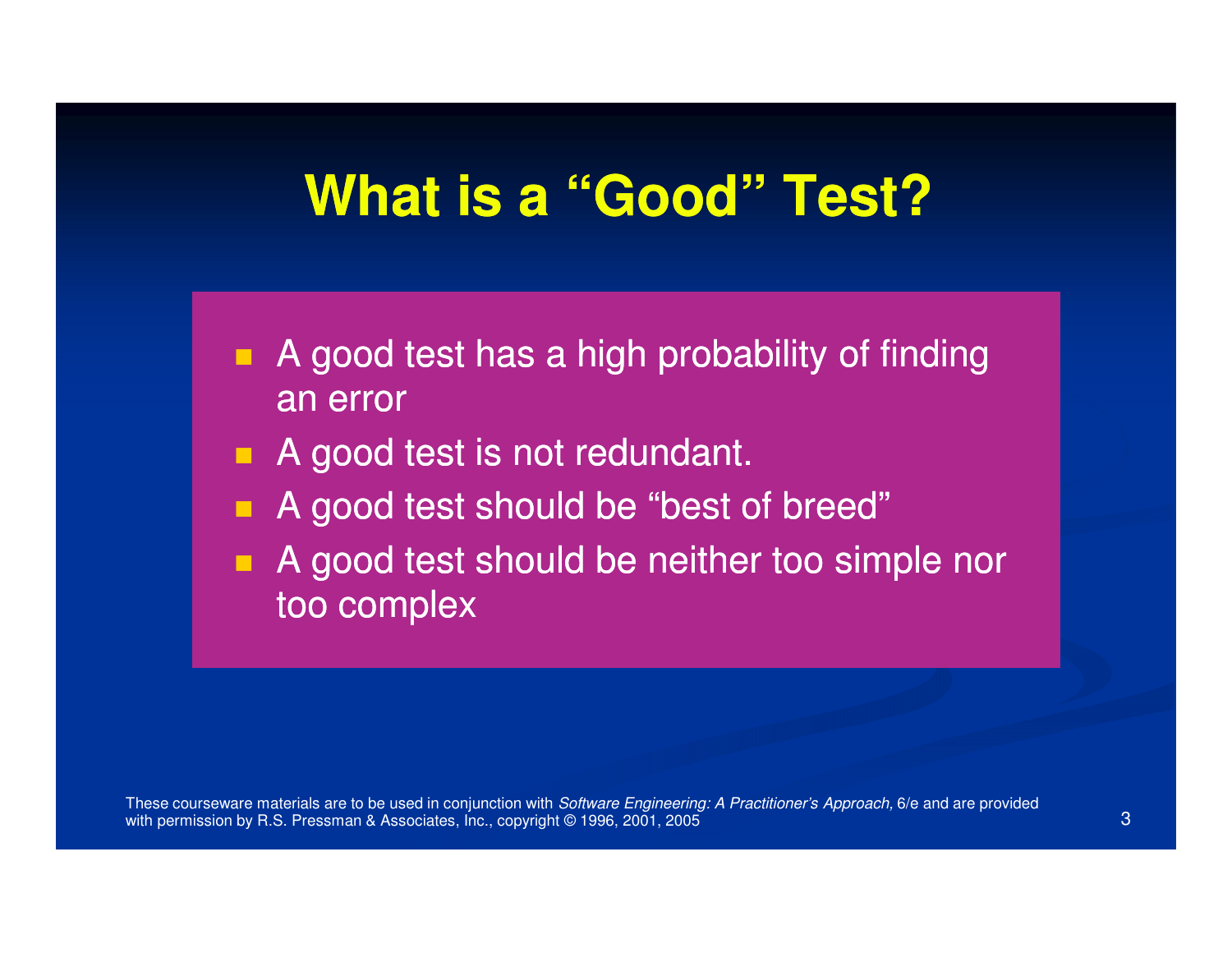#### **Test Case Design**

**"Bugs lurk in corners and congregate at boundaries ..."**

**Boris Beizer**



**OBJECTIVECRITERIACONSTRAINTwith a minimum of effort and timeto uncover errorsin a complete manner**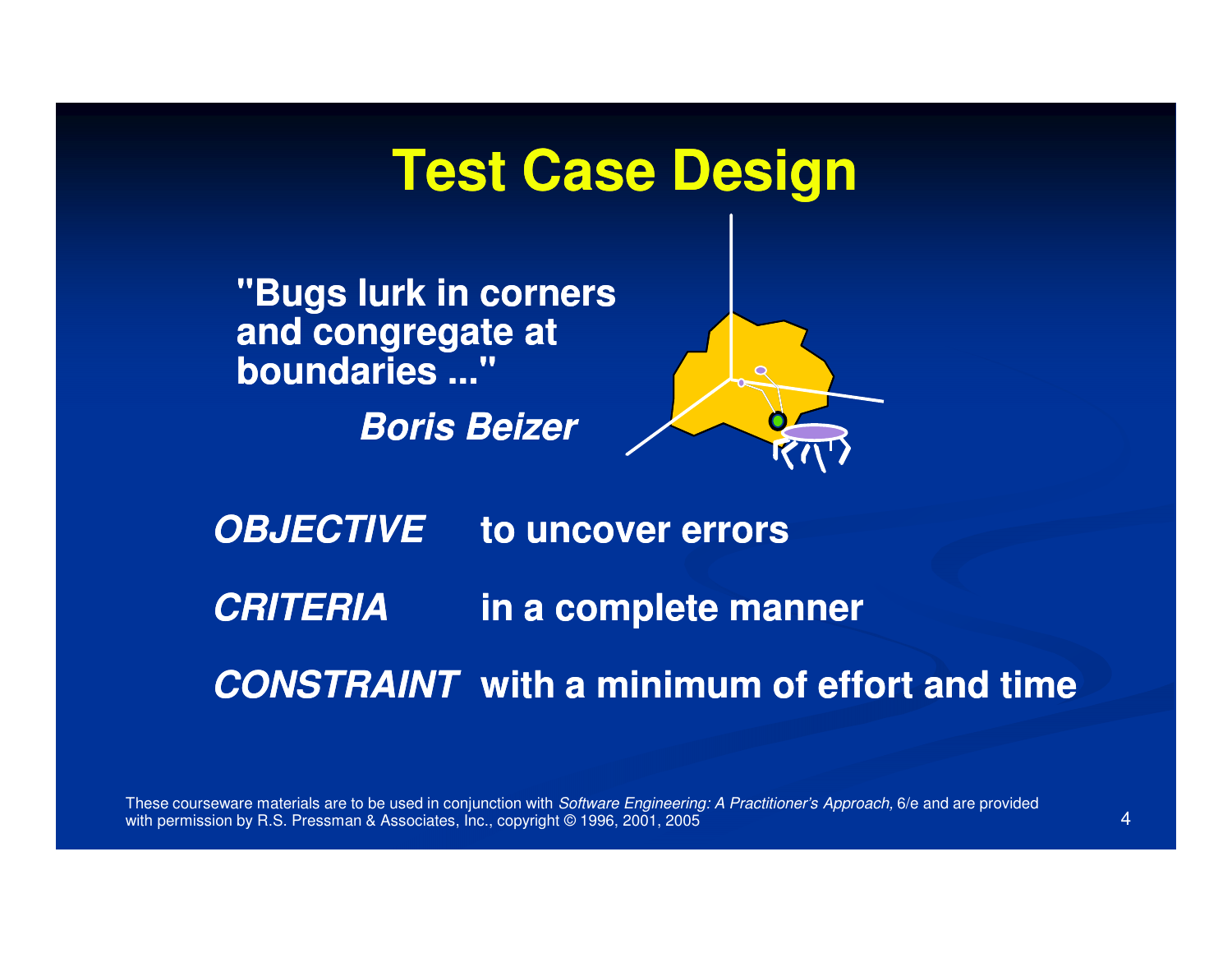#### **Exhaustive Testing**



#### There are 10<sup>・・</sup>possible paths! If we execute one<br>test per millisecond, it would take 3,170 years to **test this program!!14**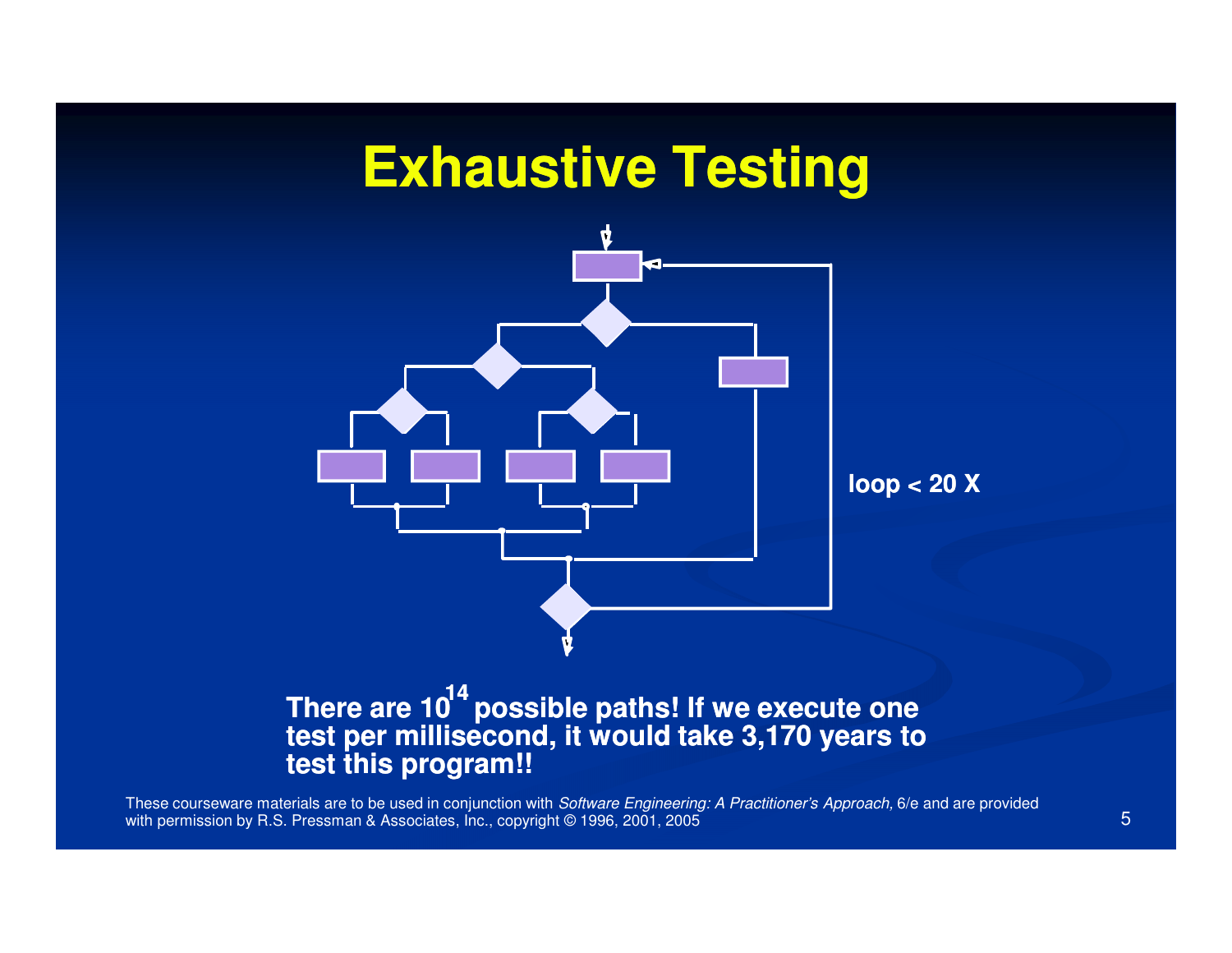### **Selective Testing**

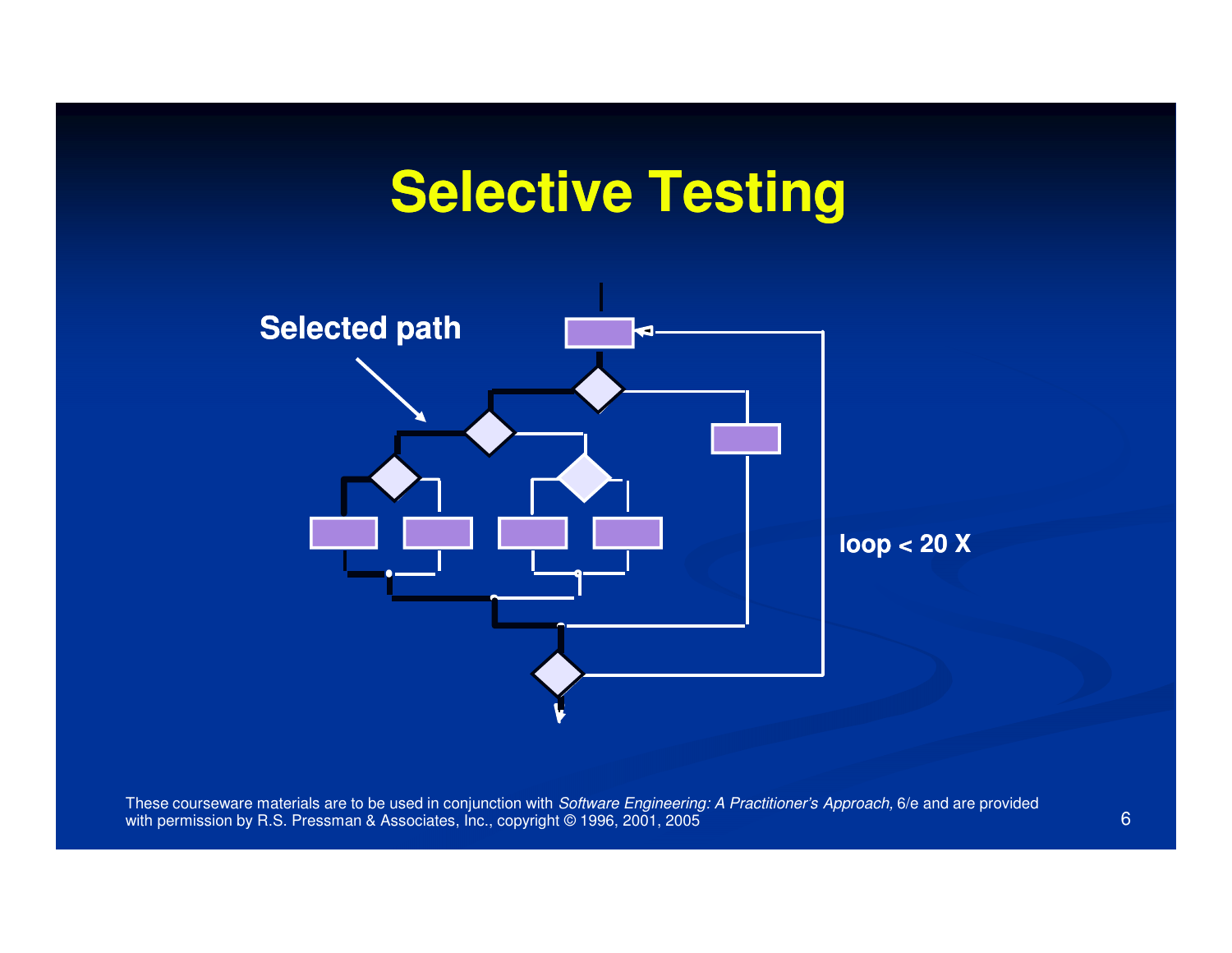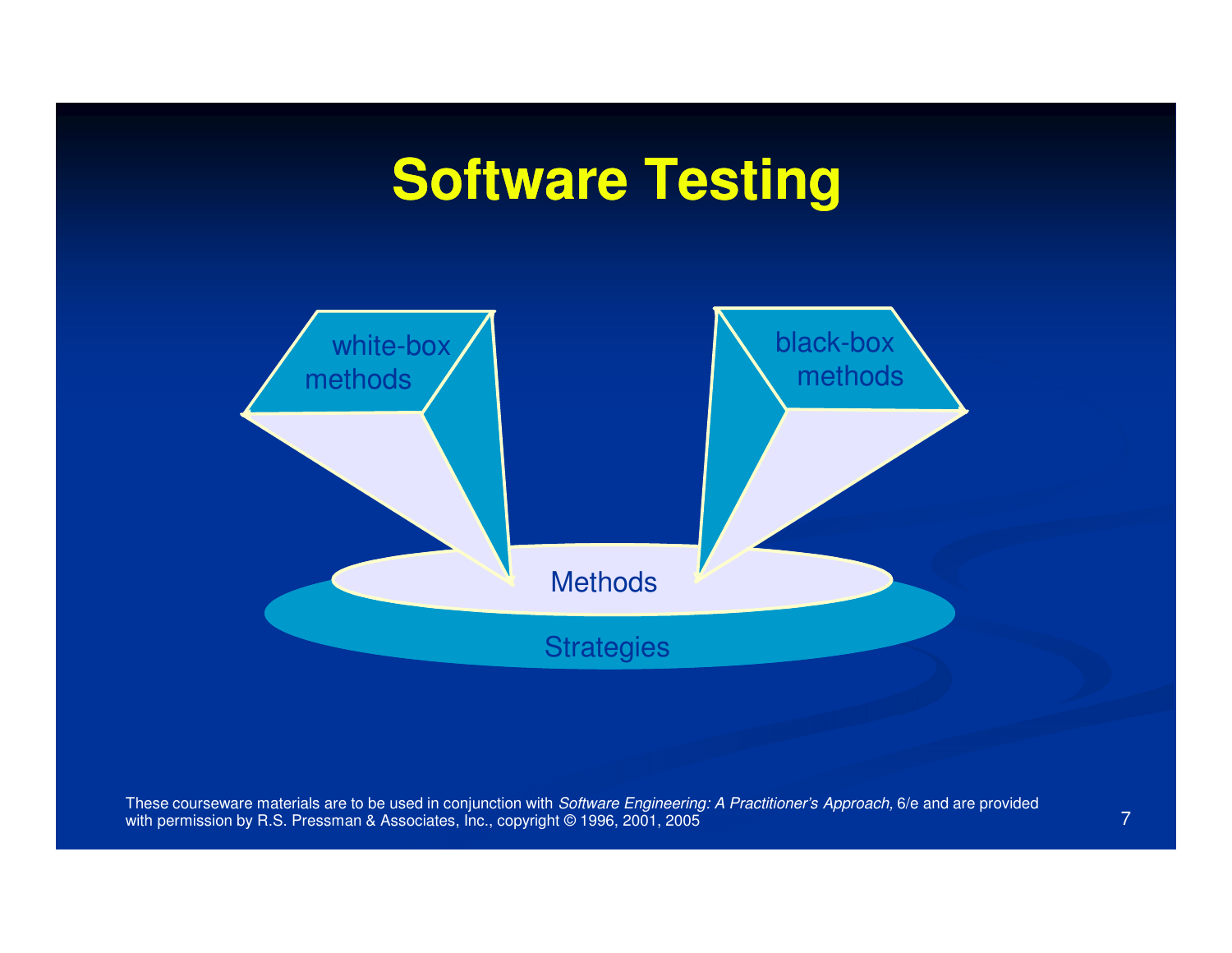# **White-Box Testing**



#### **... our goal is to ensure that all statements and conditions have been executed at least once ...**

These courseware materials are to be used in conjunction with *Software Engineering: A Practitioner's Approach,* 6/e and are provided with permission by R.S. Pressman & Associates, Inc., copyright © 1996, 2001, 2005 5 (1988) - 1994 (1995) - 1995 (1996) - 1995 (1996) - 1995 (1996) - 1995 (1996) - 1996 (1997) - 1996 (1997) - 1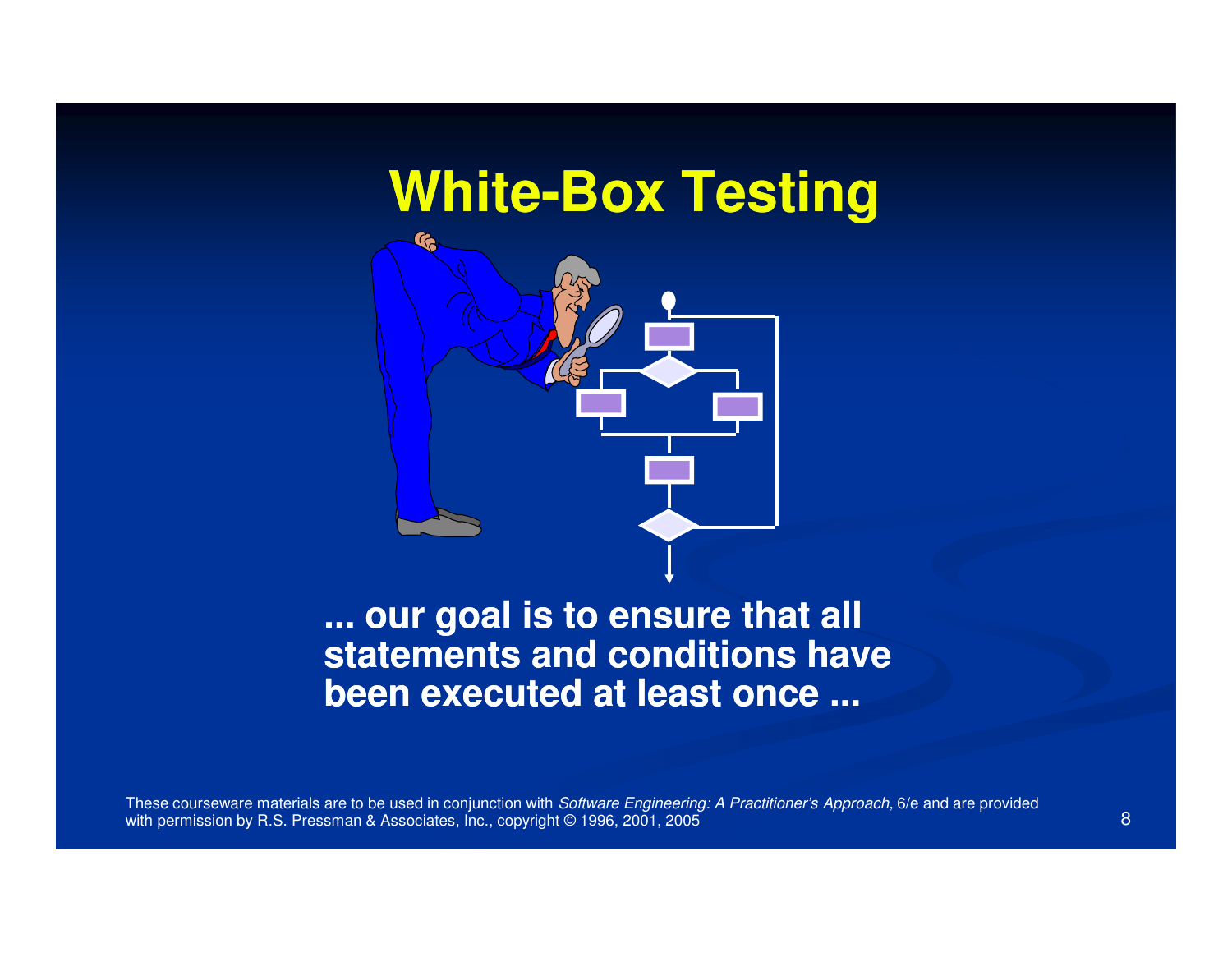

**logic errors and incorrect assumptions are inversely proportional to a path's execution probability**

**we often believe believethat a path is not likely to be executed; in fact, reality is often counter intuitive**

**typographical errors are random; it's likely that untested paths will contain some** 

These courseware materials are to be used in conjunction with *Software Engineering: A Practitioner's Approach,* 6/e and are provided with permission by R.S. Pressman & Associates, Inc., copyright © 1996, 2001, 20055 (1994) - Paul Barbara, politica est anticolaris (1994) - Paul Barbara, politica est anticolaris (1994)<br>1990 - Paul Barbara, politica est anticolaris (1995) - Paul Barbara, politica est anticolaris (1996) - Paul B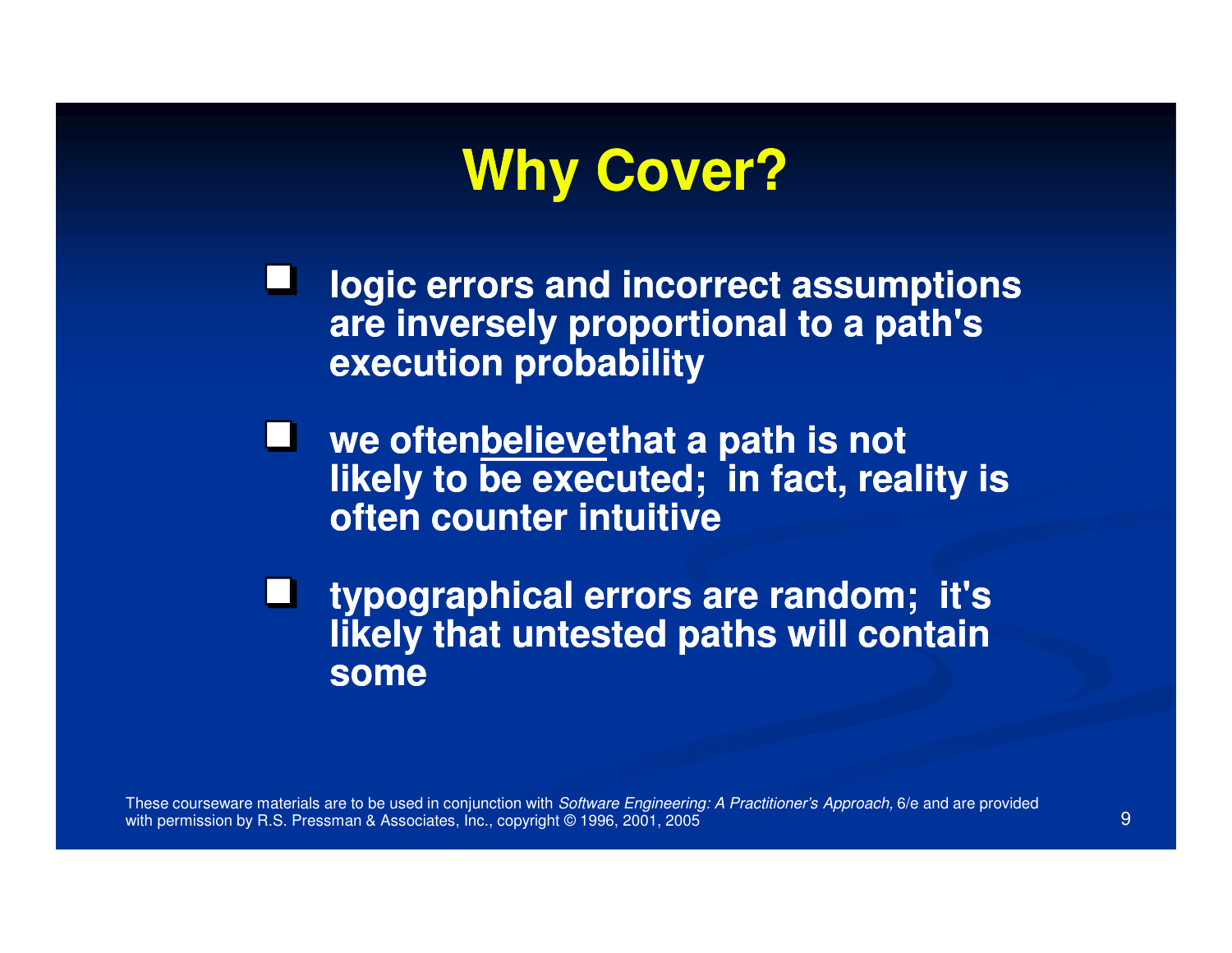## **Basis Path Testing**



First, we compute the cyclomatic complexity:

number of simple decisions + 1

or

number of enclosed areas + 1

In this case,  $V(G) = 4$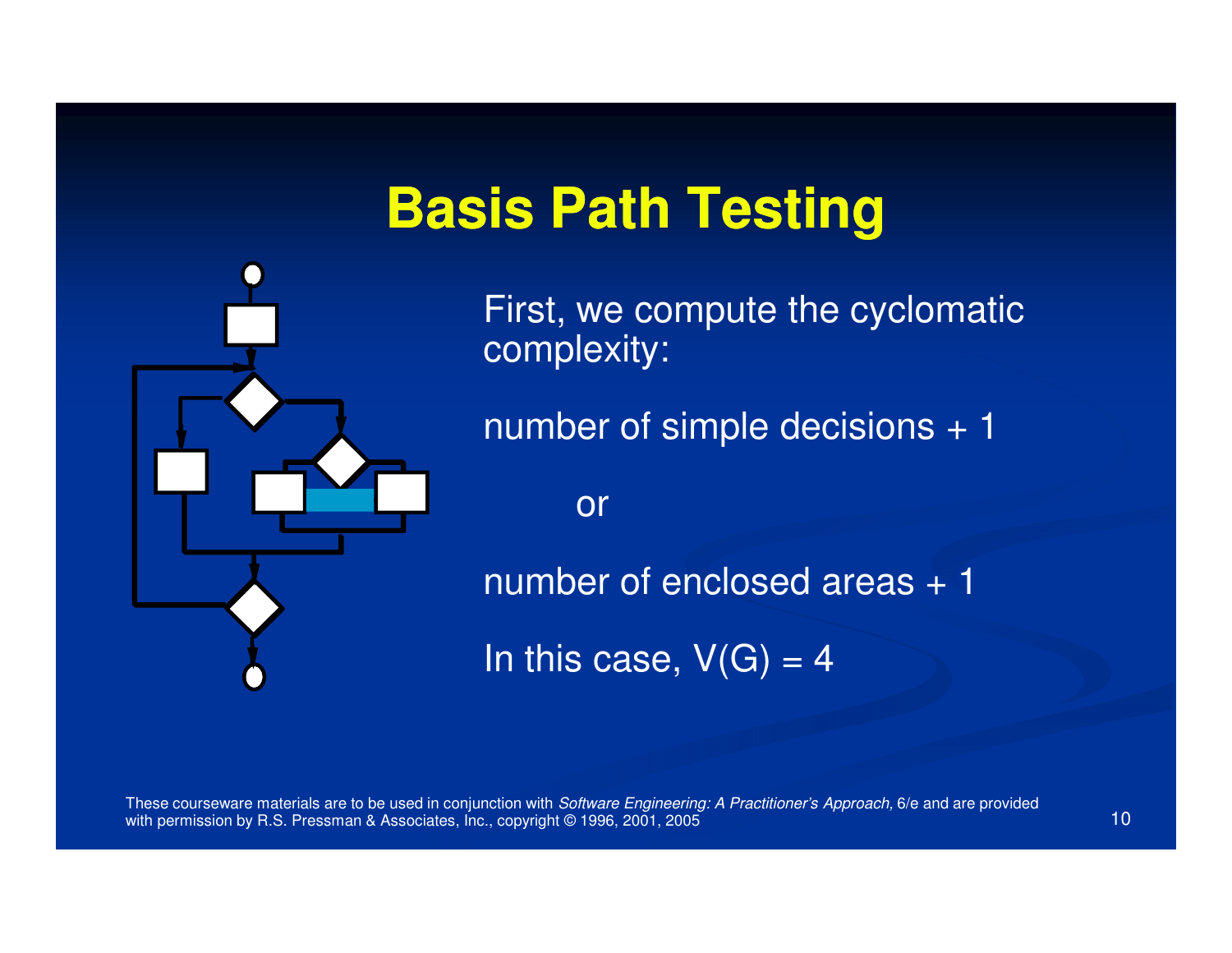### **Cyclomatic Complexity**

**A number of industry studies have indicated that the higher V(G), the higher the probability or errors.**

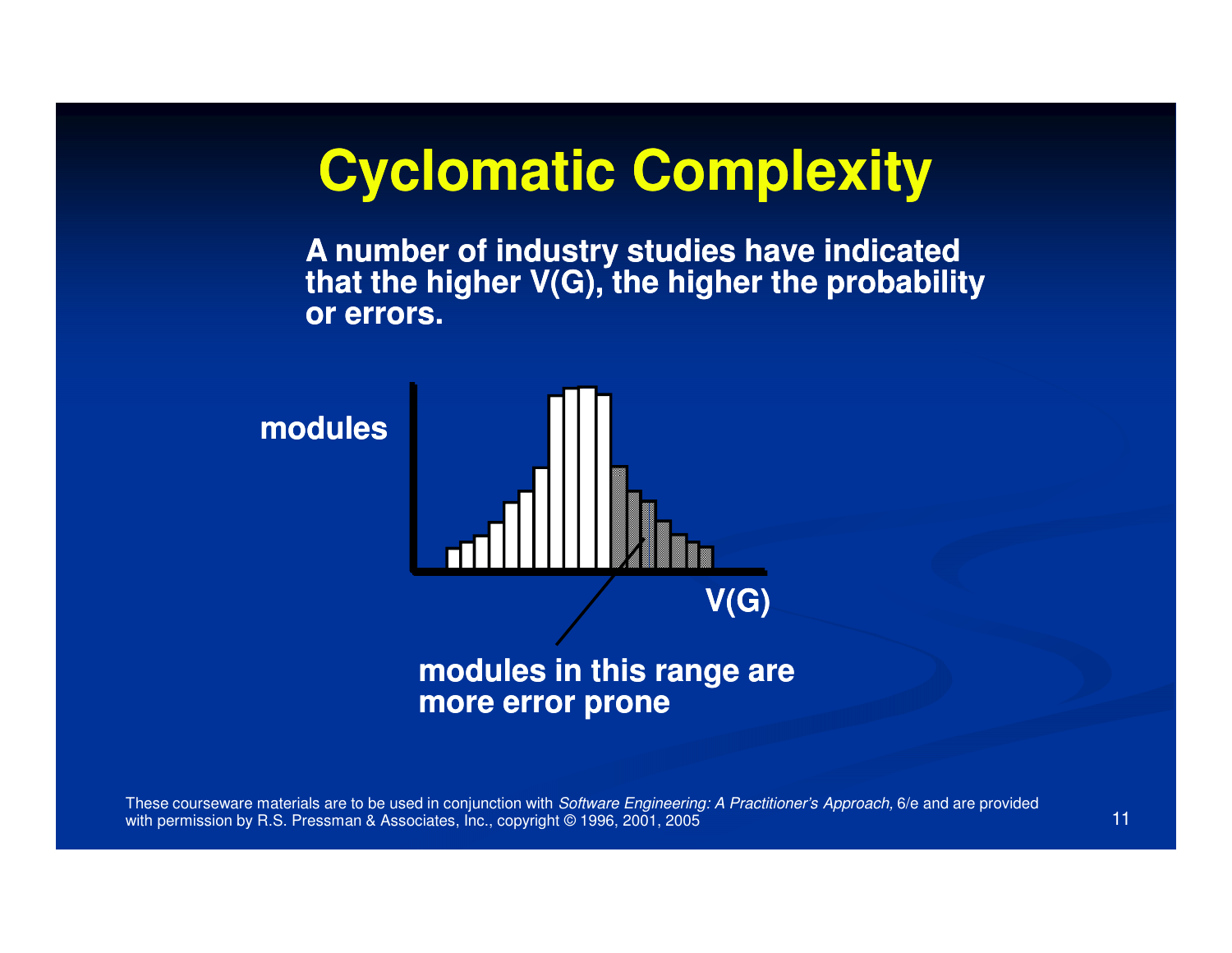#### **Basis Path Testing**



 **Next, we derive the independent paths:**

**Since V(G) = 4,there are four paths**

**Path 1: 1,2,3,6,7,8 Path 2: 1,2,3,5,7,8Path 3: 1,2,4,7,8Path 4: 1,2,4,7,2,4,...7,8**

**Finally, we derive test cases to exercise these paths.**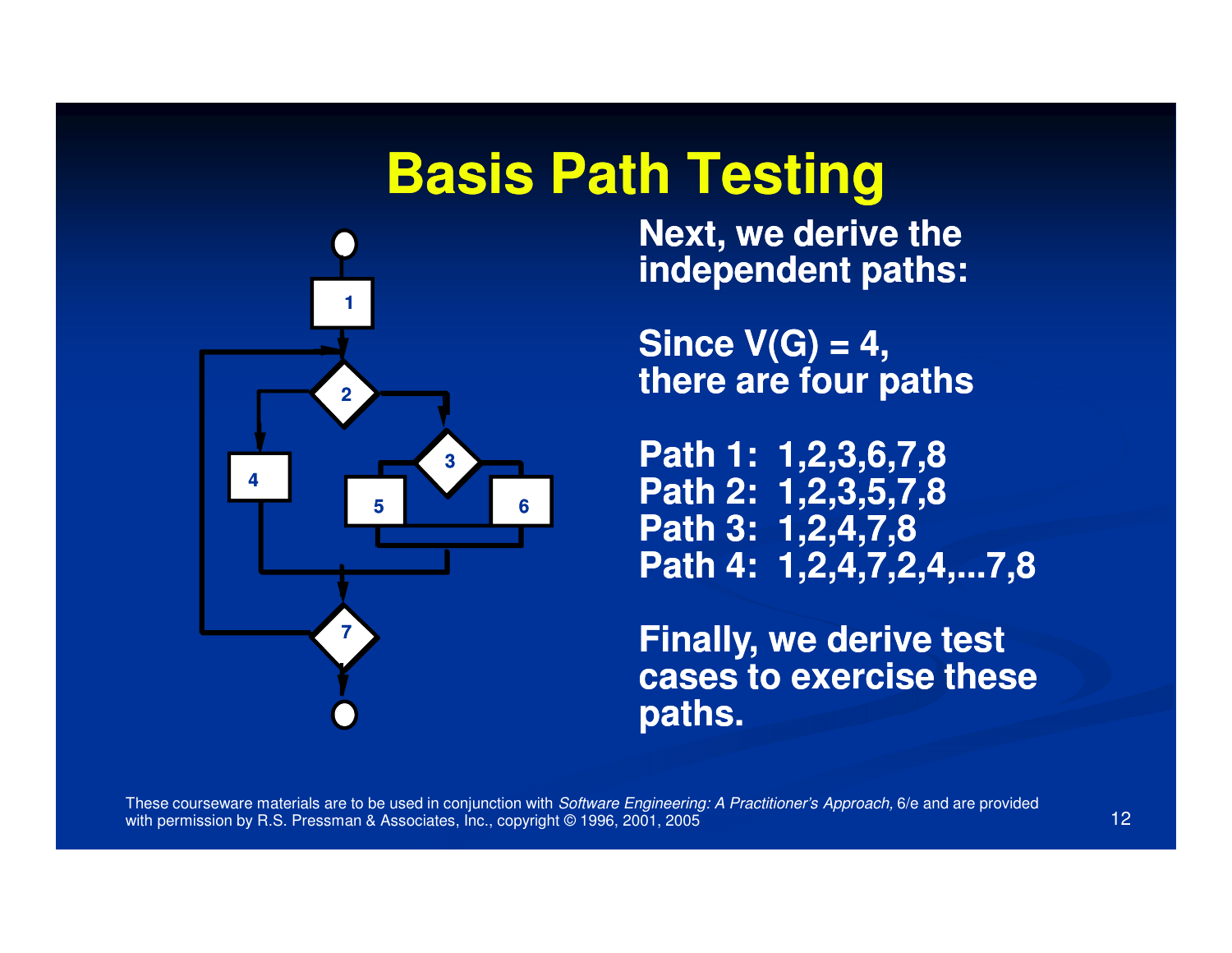#### **Basis Path Testing Notes**



- **you don't need a flow chart, but the picture will help when you trace program paths**
- **count each simple logical test, compound tests count as 2 or more**

**basis path testing should be applied to critical modules**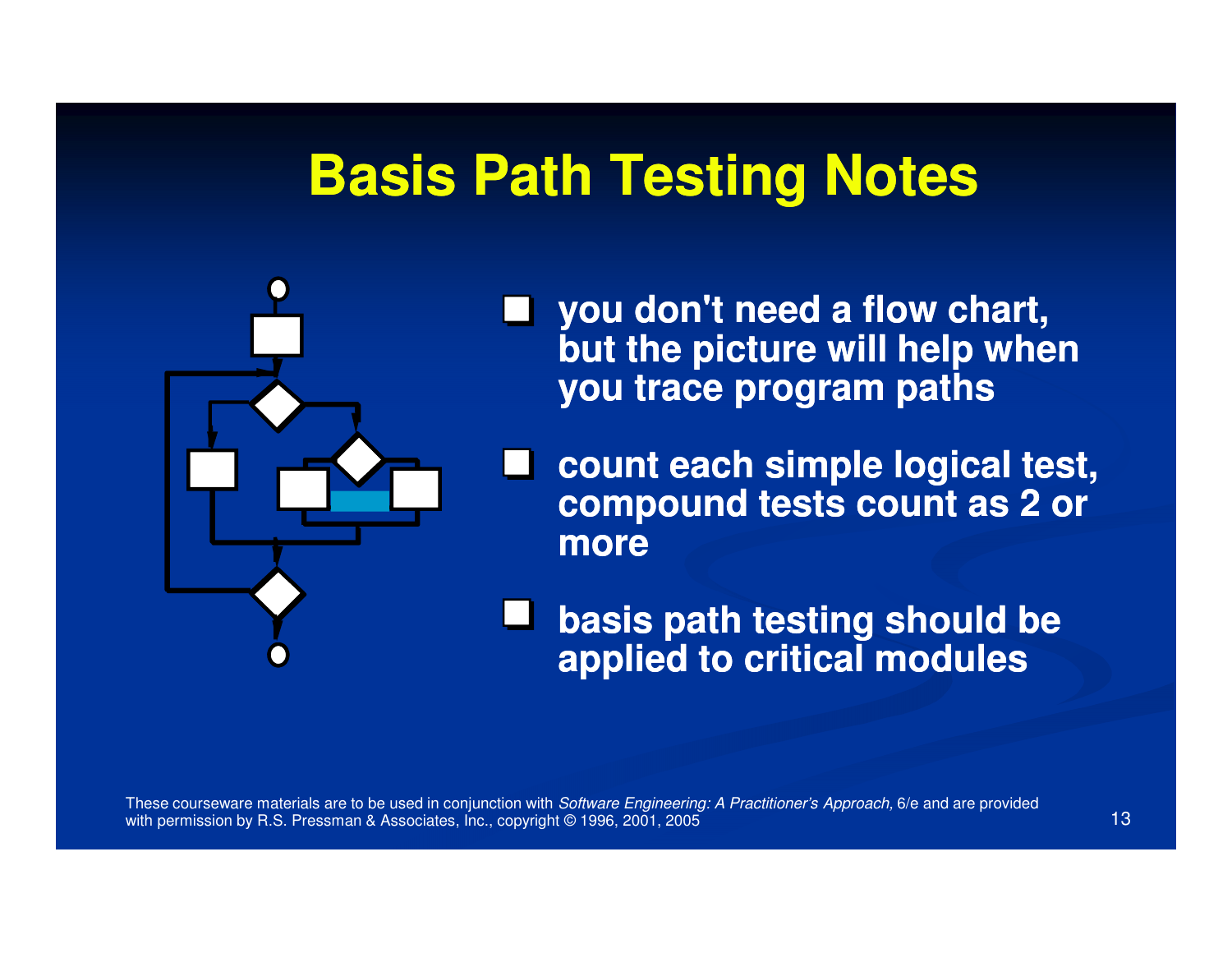### **Graph Matrices**

- A graph matrix is a square matrix whose size  $\mathcal{L}_{\mathcal{A}}$ (i.e., number of rows and columns) is equal to the number of nodes on a flow graph
- **Each row and column corresponds to an** identified node, and matrix entries correspond to connections (an edge) between nodes.
- By adding a *link weight* to each matrix entry, the graph matrix can become a powerful tool for evaluating program control structure during testing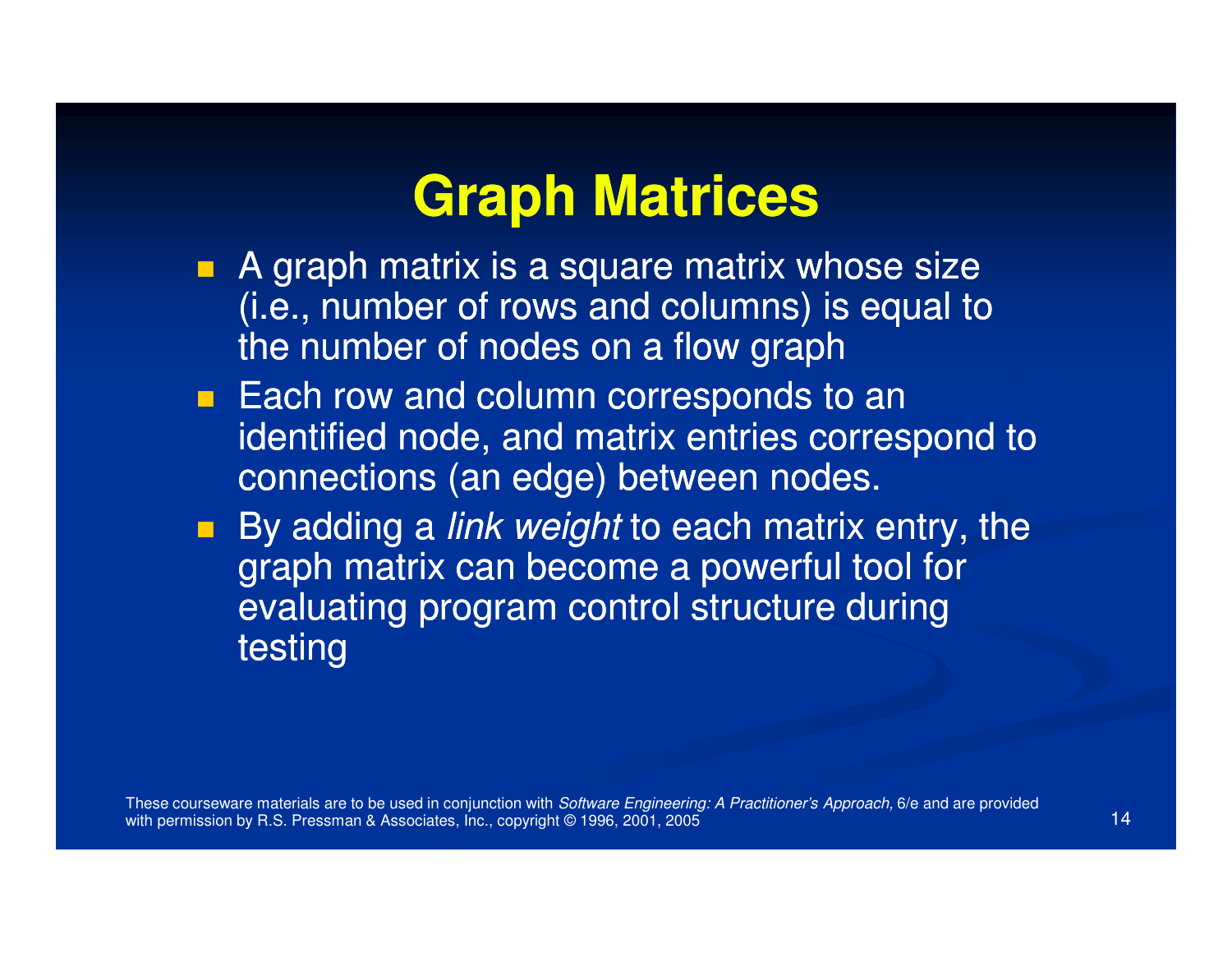### **Control Structure Testing**

- $\blacksquare$ ■ Condition testing exercises the logical conditions contained in a program **All Contracts**  a test case design method that module
- Data flow testing according to the locations of definitions and uses of selects test paths of a program variables in the program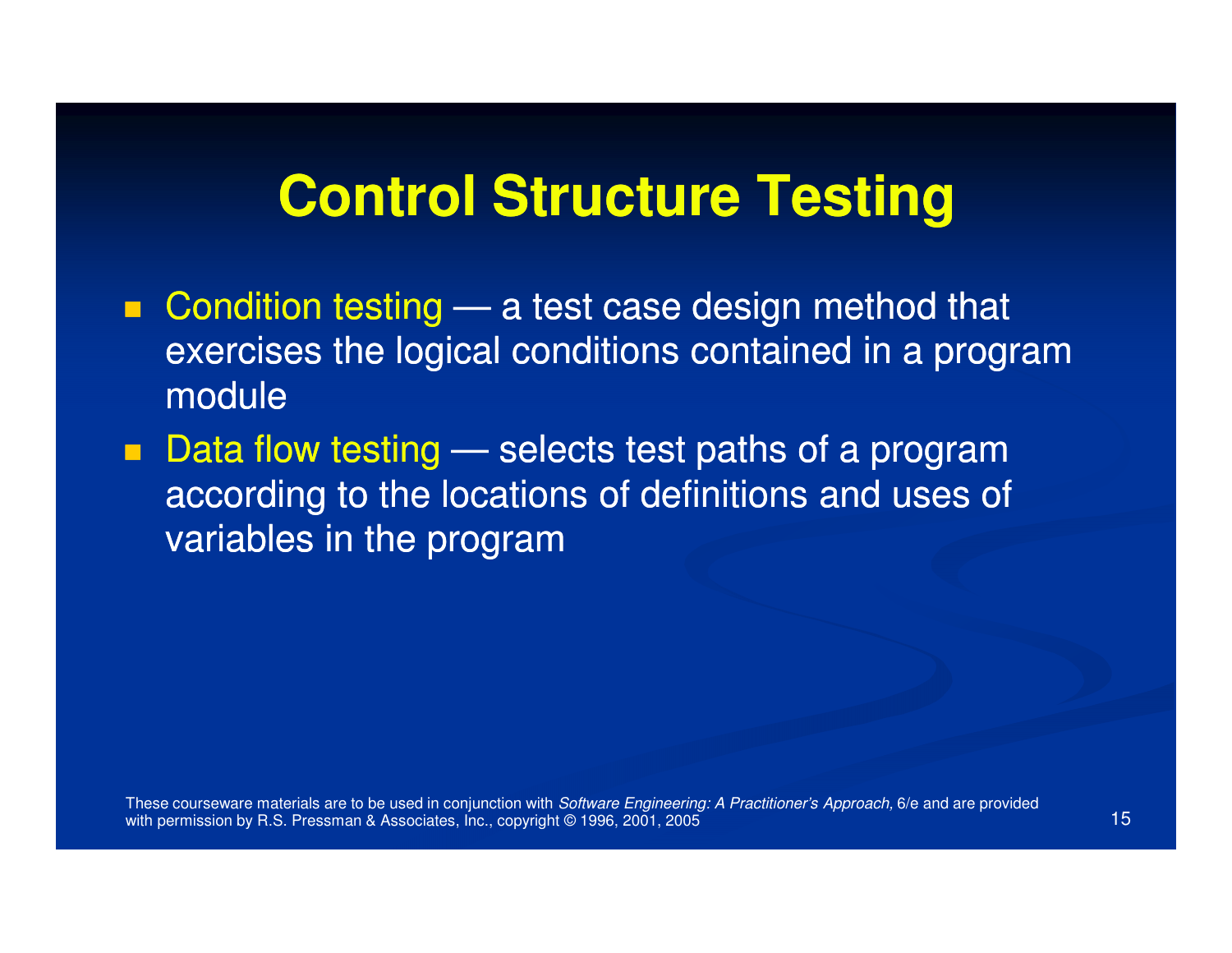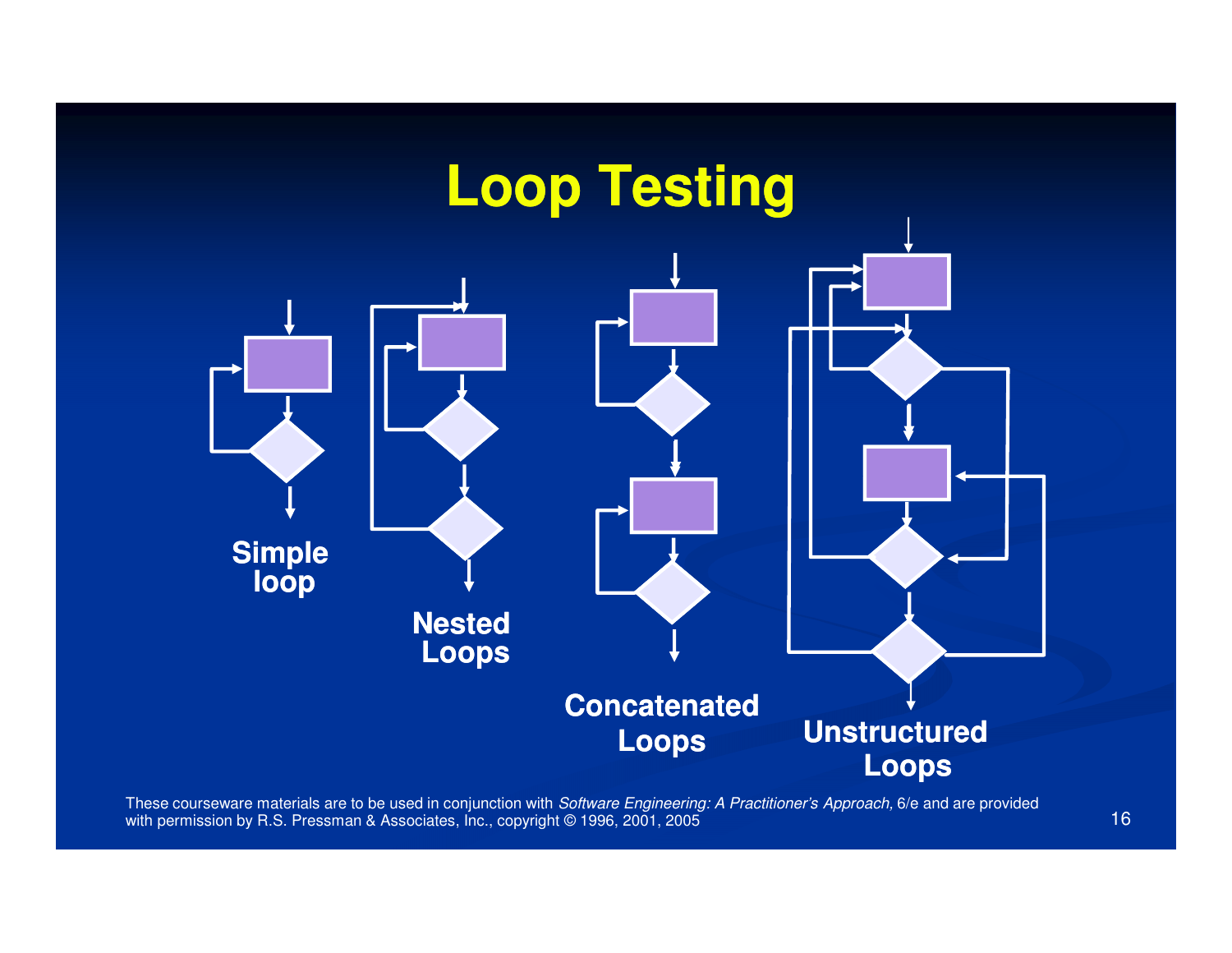### **Loop Testing: Simple Loops**

#### **Minimum conditions conditions—Simple Loops Simple**

- **1. skip the loop entirely**
- **2. only one pass through the loop**
- **3. two passes through the loop**
- **4. m passes through the loop m < n**
- 5. (n-1), n, and (n+1) passes through **the loop**

#### **where n is the maximum number of allowable passes**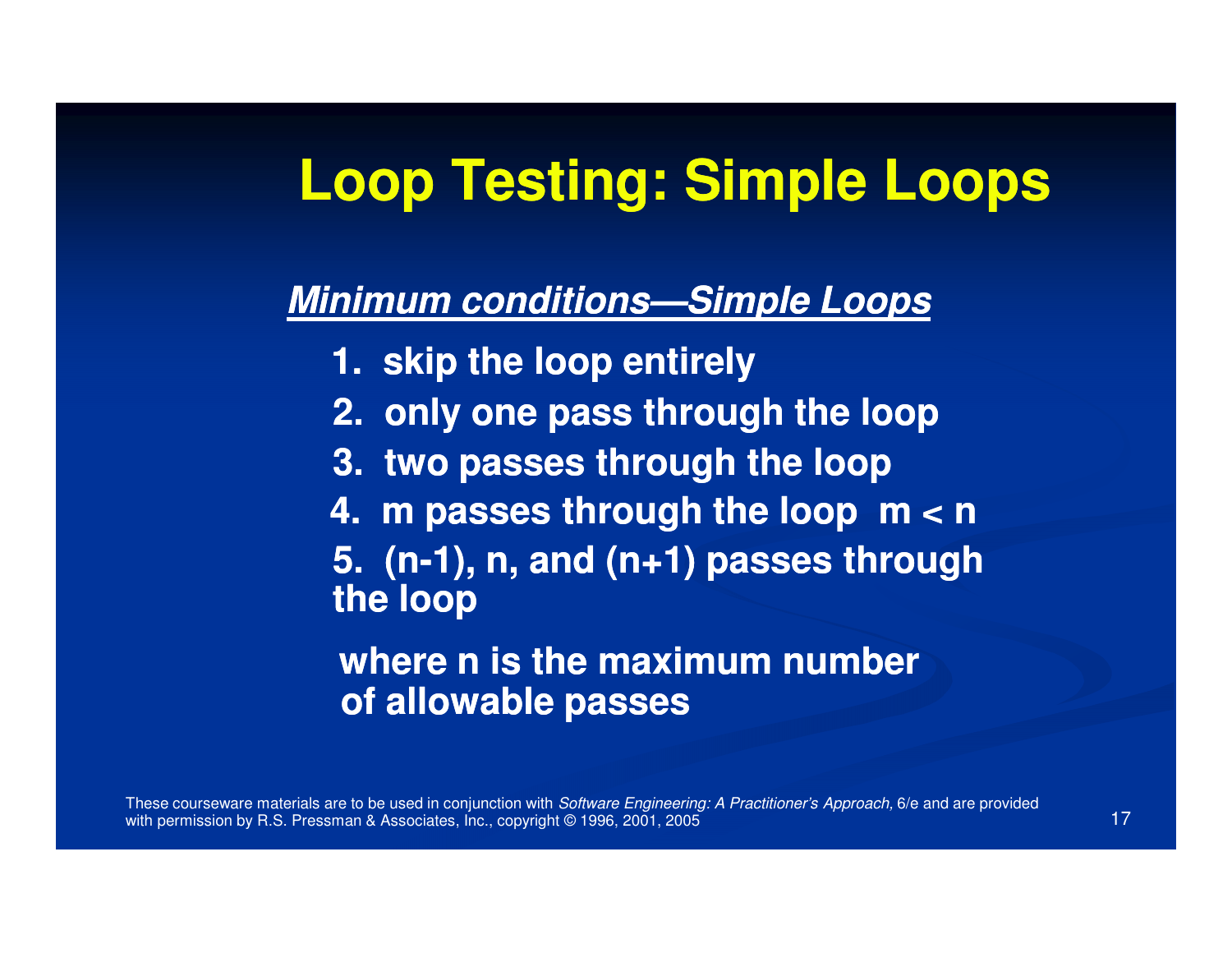#### **Loop Testing: Nested Loops**

#### **Nested Loops**

**Start at the innermost loop. Set all outer loops to their minimum iteration parameter values.**

**Test the min+1, typical, max-1 and max for the 10 max for the 10 max for the 10 max of the 10 max of the 10 max of the 10 max of the 10 max of the 10 max of the 10 max of the 10 max of the 10 max of the 10 max of the 10 m innermost loop, while holding the outer loops at their minimum values.**

**Move out one loop and set it up as in step 2, holding all other loops at typical values. Continue this step until the outermost loop has been tested.**

**Concatenated Loops**

**If the loops are independent of one another then treat each as a simple loopelse\* treat as nested loopsendif\*** 

**for example, the final loop counter value of loop 1 is used to initialize loop 2.**

These courseware materials are to be used in conjunction with *Software Engineering: A Practitioner's Approach,* 6/e and are provided with permission by R.S. Pressman & Associates, Inc., copyright © 1996, 2001, 2005 $5$  (18)  $\frac{1}{2}$  (18)  $\frac{1}{2}$  (18)  $\frac{1}{2}$  (18)  $\frac{1}{2}$  (18)  $\frac{1}{2}$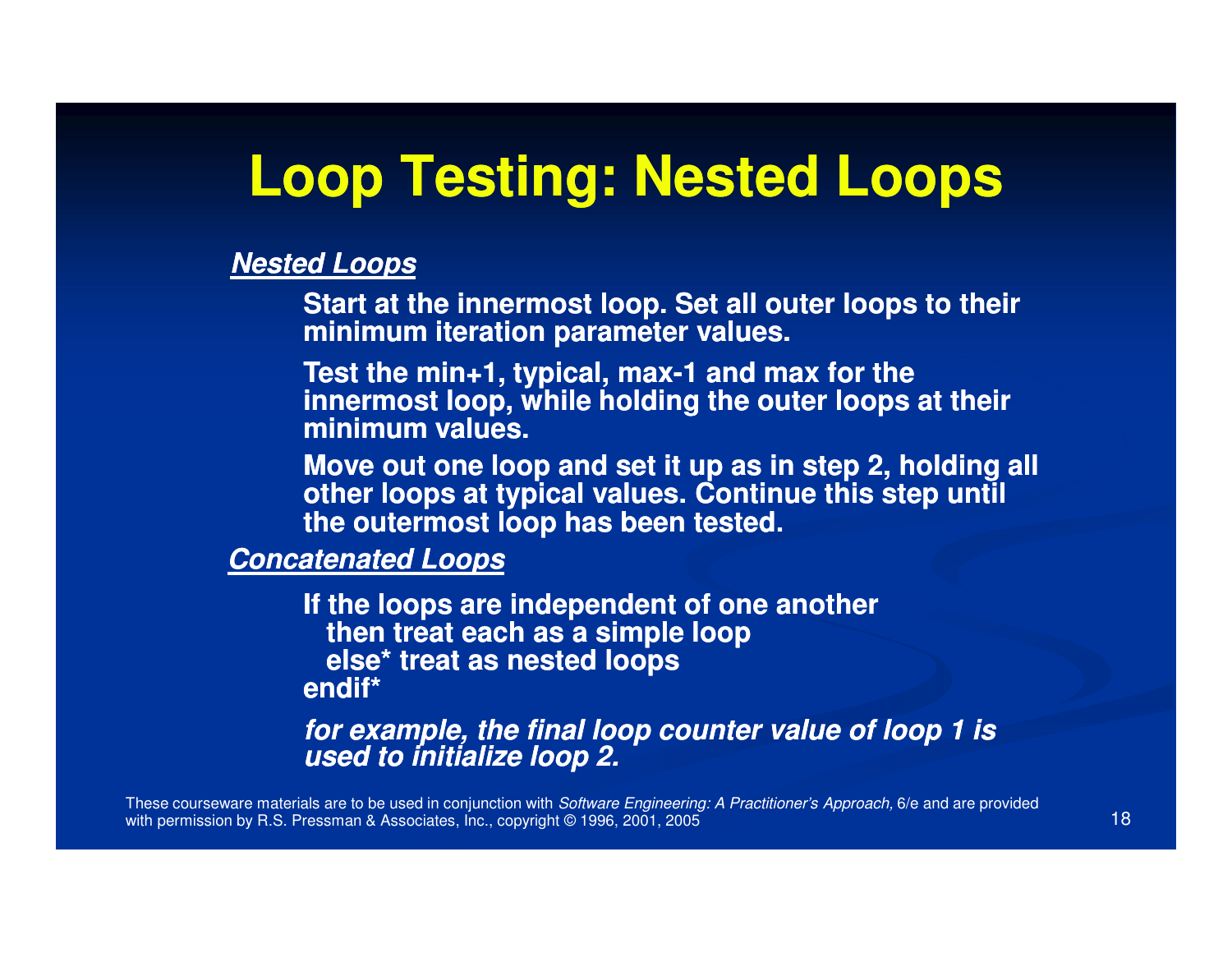

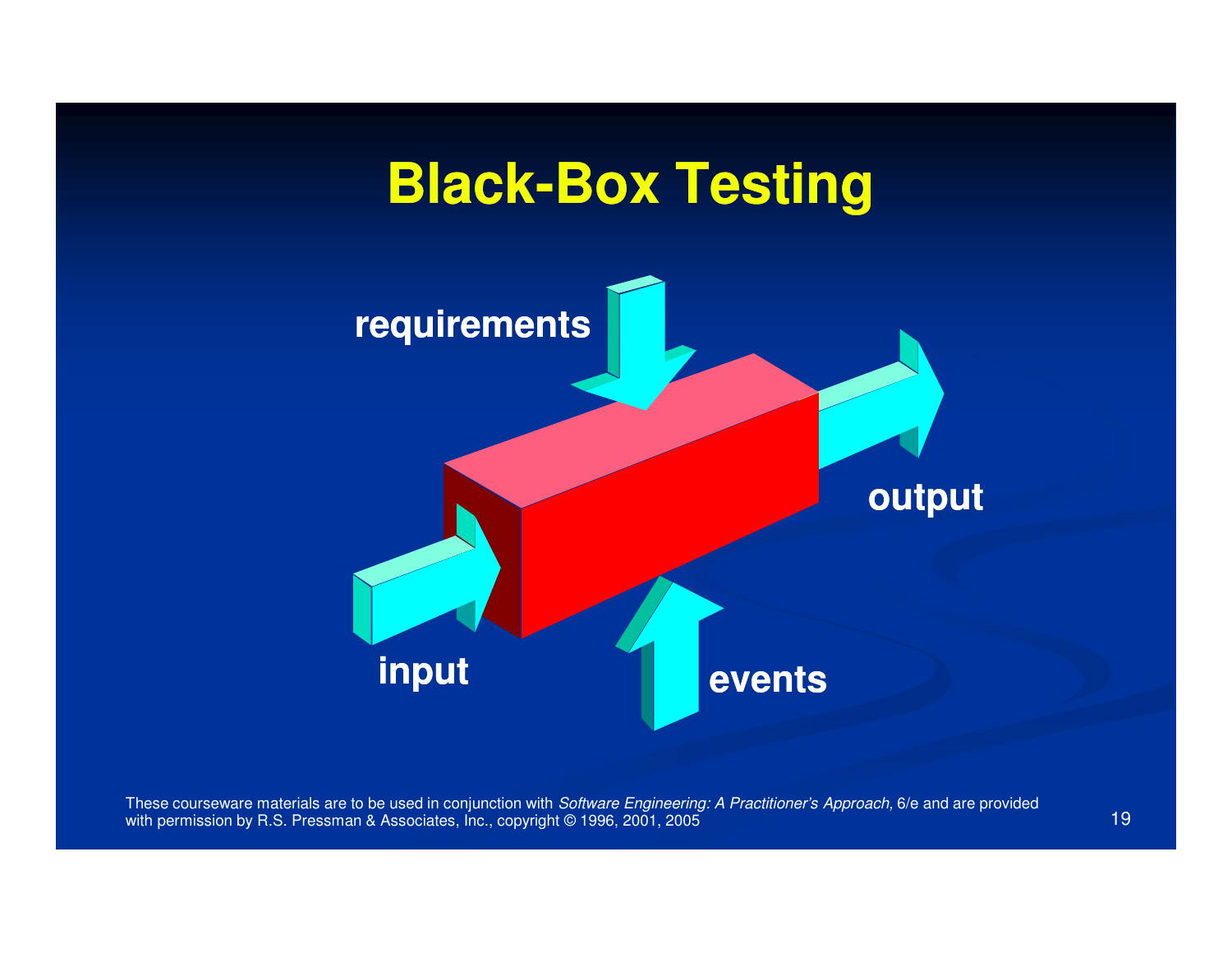# **Black-Box Testing**

- **How is functional validity tested?**
- **How is system behavior and performance tested?**
- **Nhat classes of input will make good test cases?**
- $\blacksquare$  Is the system particularly sensitive to certain input  $\mathcal{L}_{\mathcal{A}}$ values?
- How are the boundaries of a data class isolated?
- **Nhat data rates and data volume can the system** tolerate?
- **Nhat effect will specific combinations of data have** on system operation?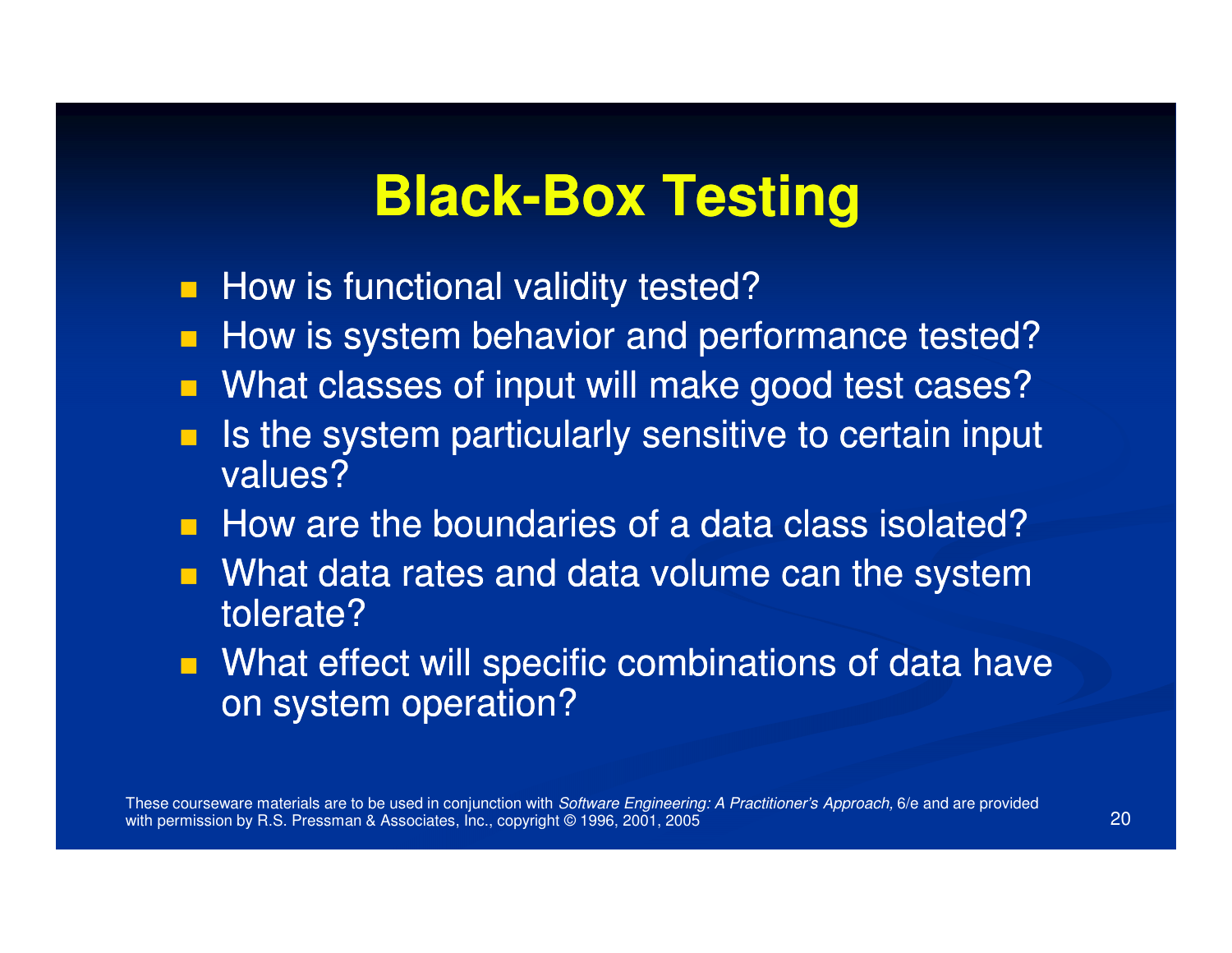# **Graph-Based Methods Based**

**To understand the objects that are modeled in software and the relationships that connect these objects**

**In this context, we consider the term "objects" in the broadest possible context. It encompasses data objects, traditional components (modules), and object object-oriented oriented elements of computer software.**

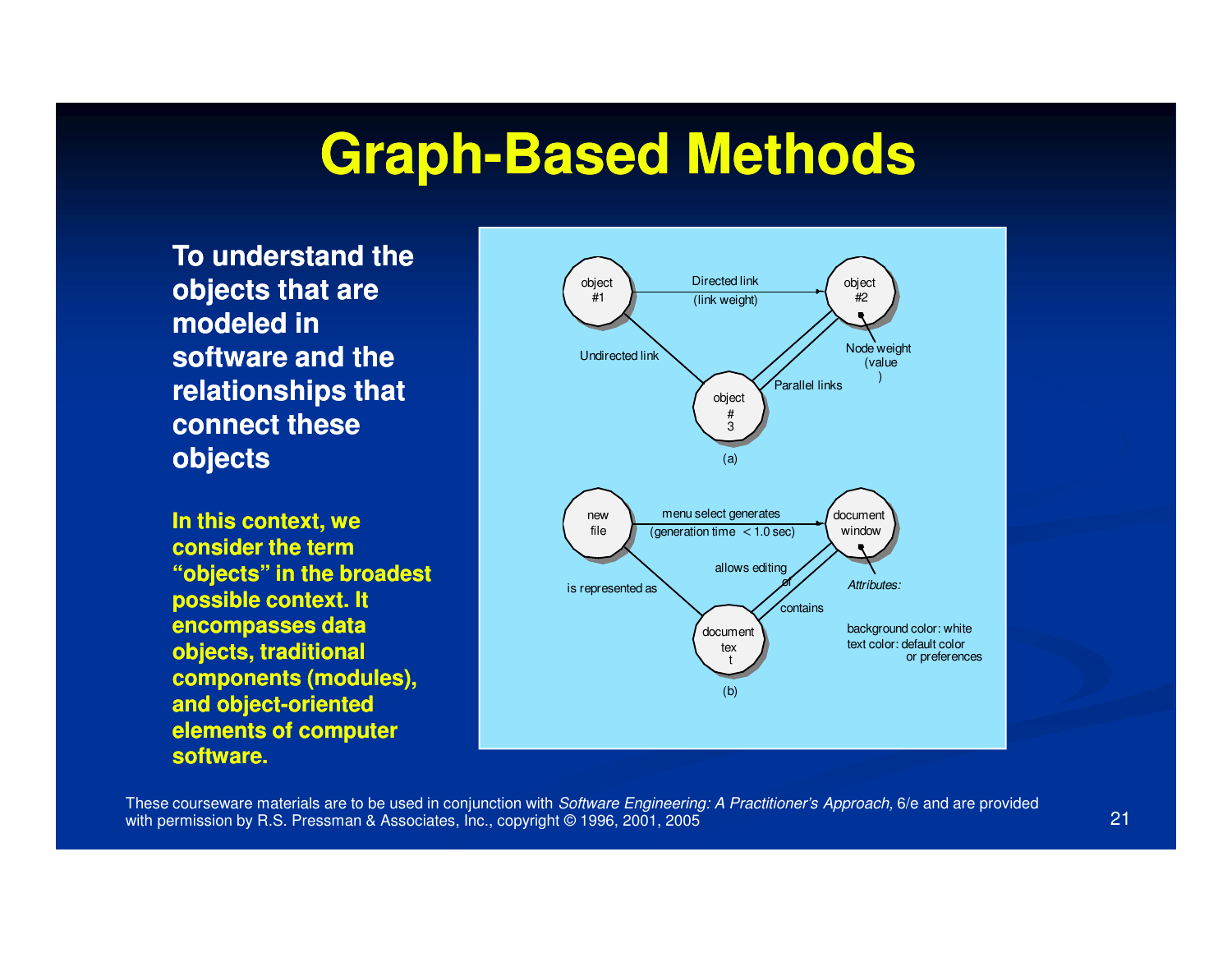# **Equivalence Partitioning**

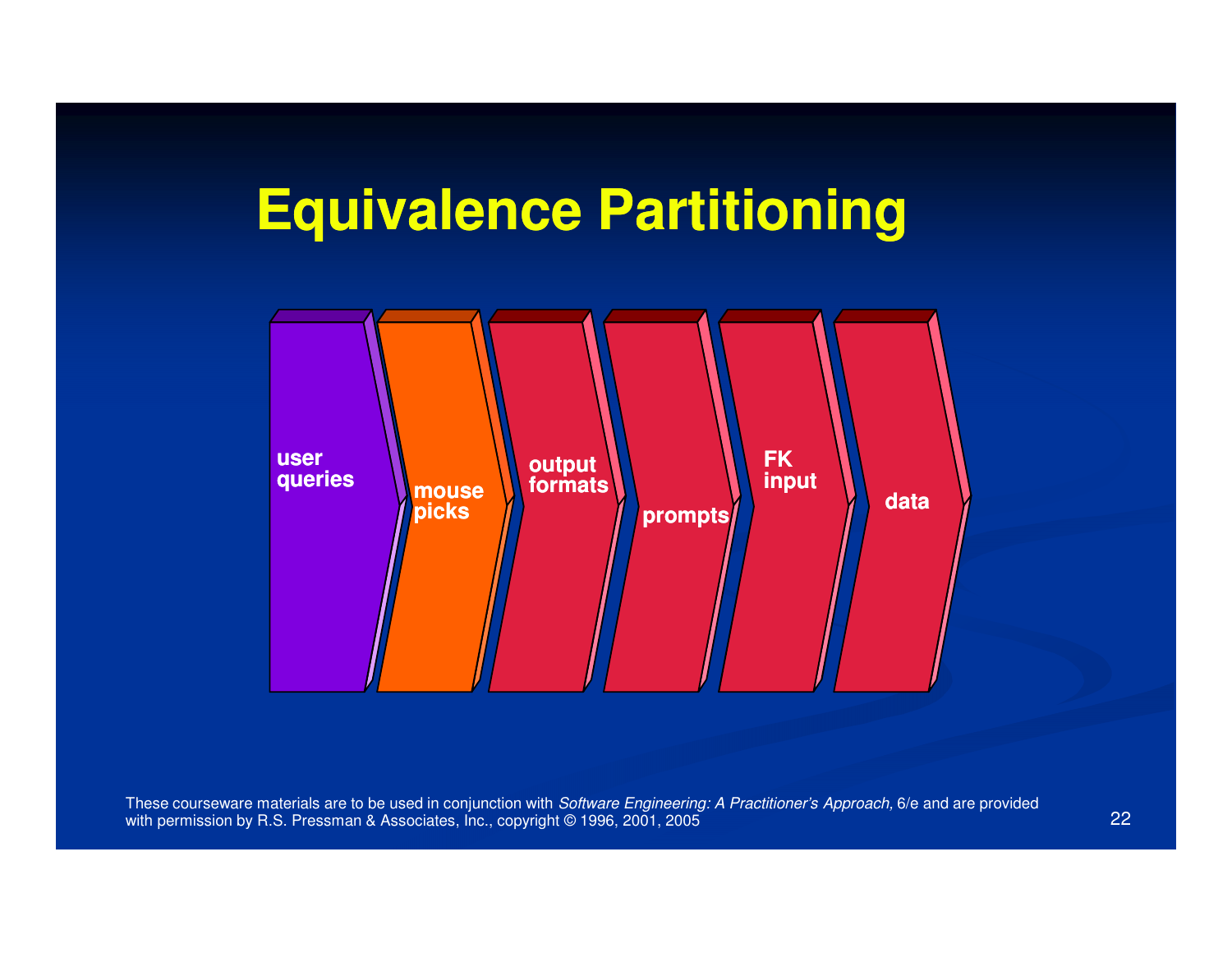# **Sample Equivalence Classes**

#### **Valid data**



**user supplied commands responses to system promptsfile names computational data physical parameters bounding values initiation values output data formatting responses to error messagesgraphical data (e.g., mouse picks)**

#### **Invalid data**

**data outside bounds of the program physically impossible dataproper value supplied in wrong place**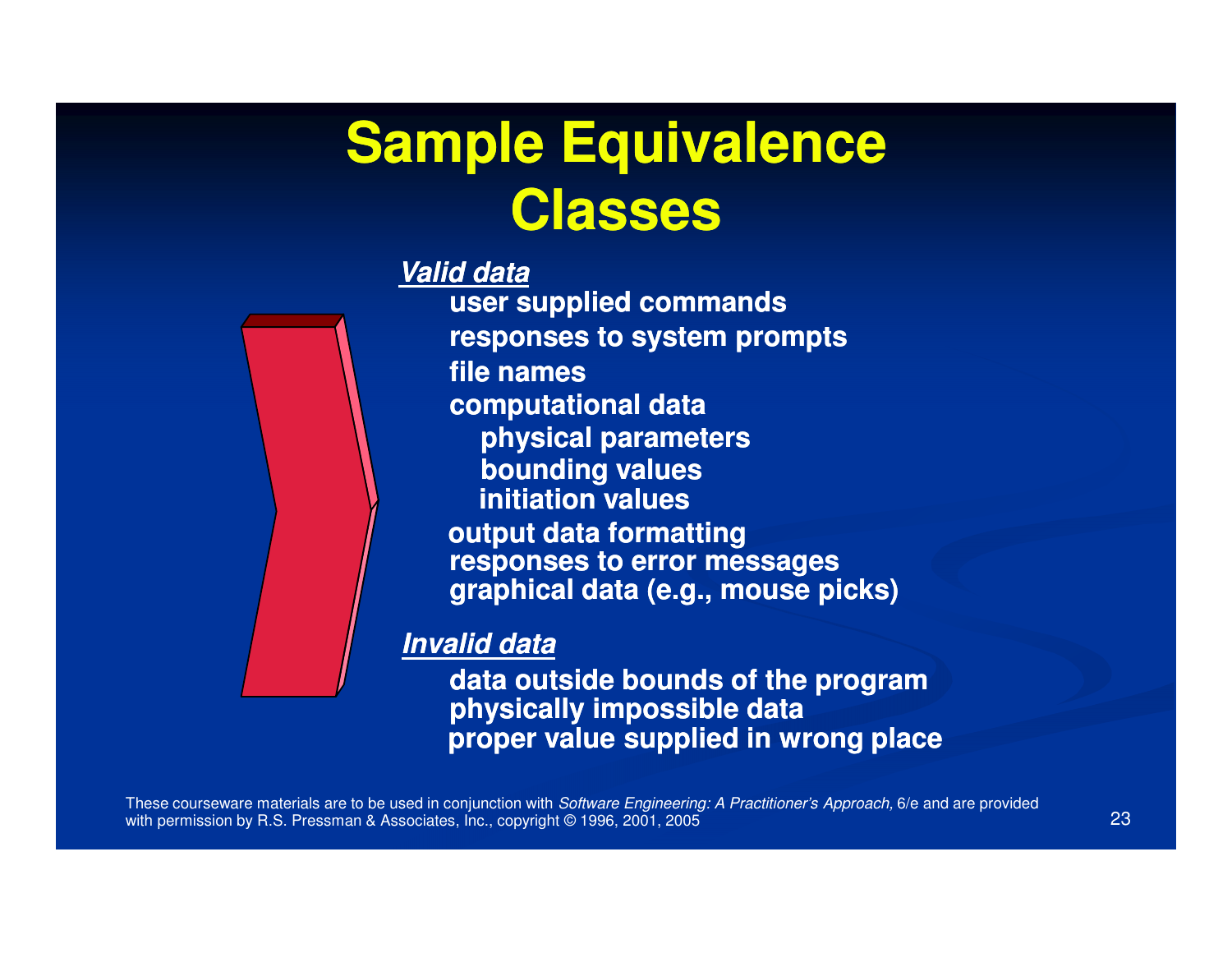## **Boundary Value Analysis**

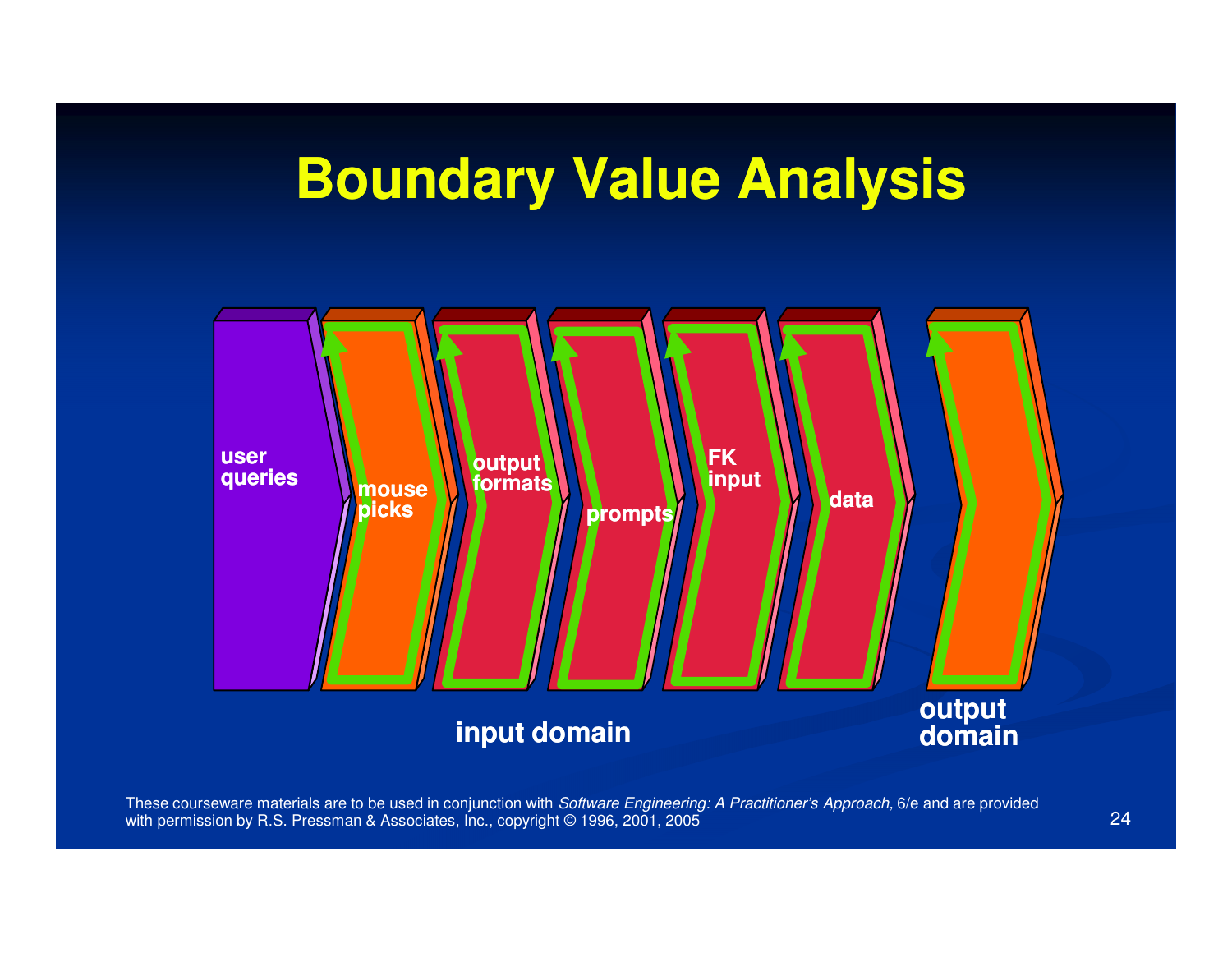#### **Comparison Testing**

- $\blacksquare$  Used only in situations in which the reliability of software is absolutely critical (e.g., human-rated systems)
	- Separate software engineering teams develop independent versions of an application using the same specification
	- Each version can be tested with the same test data to ensure that all provide identical output
	- Then all versions are executed in parallel with real-time comparison of results to ensure consistency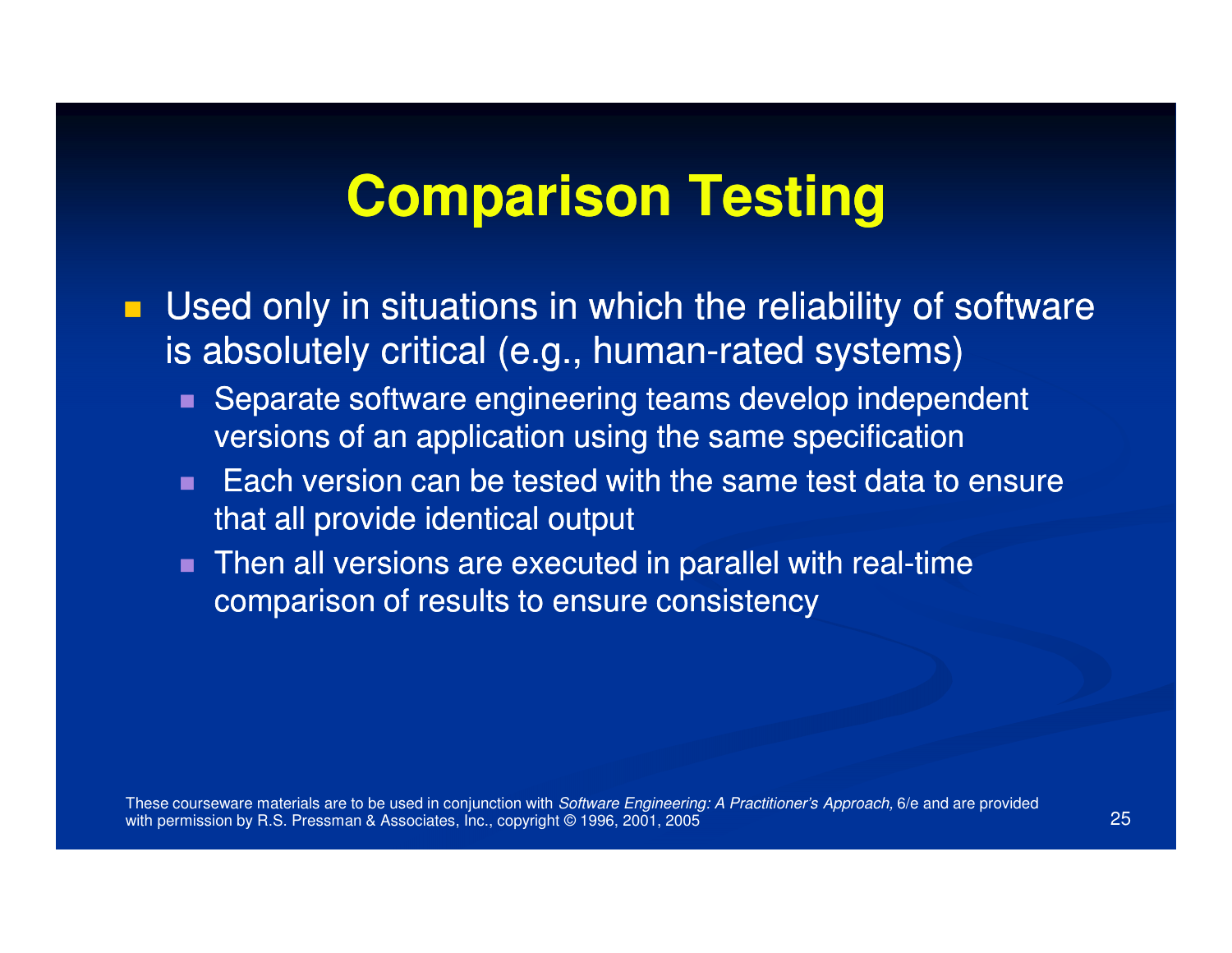## **Orthogonal Array Testing**

**Used when the number of input parameters is small and** the values that each of the parameters may take are clearly bounded

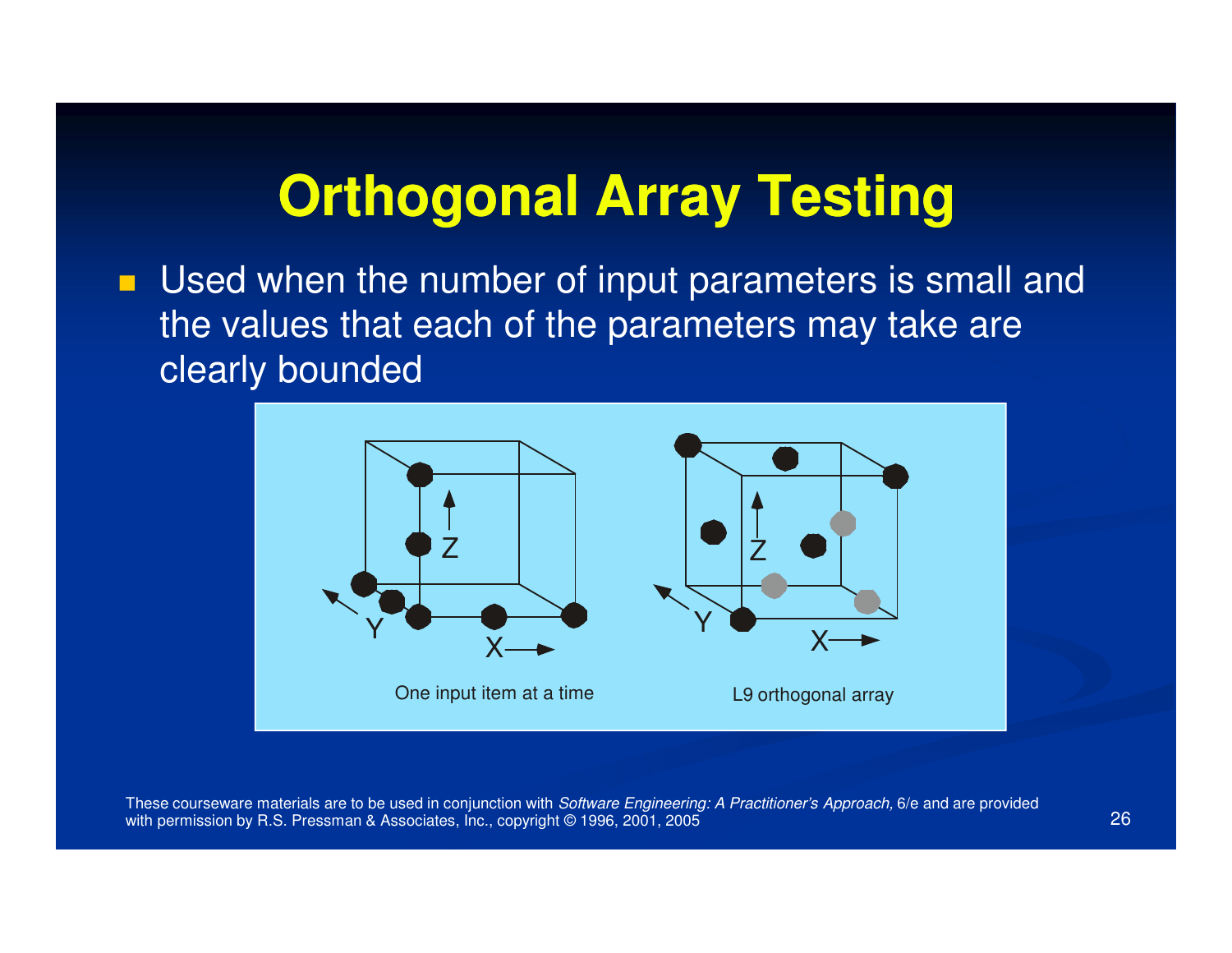# **OOT—Test Case Design Test**

#### **Berard [BER93] proposes the following approach:**

**1.** Each test case should be uniquely identified and should be explicitly  $\overline{\phantom{a}}$ **associated with the class to be tested,**

**2. The purpose of the test should be stated,**

**3. A list of testing steps should be developed for for each test and should h contain [BER94]:**

- **a. a list of specified states for the object that is to be tested <sup>o</sup>**
- **b. a list of messages and operations that will be exercised as cised a consequence of the test**
- **c. a** list of exceptions that may occur as the object is tested
- **d. a list of external conditions (i.e., changes in in the environment external to the software that must exist in order to properly conduct the test)**
- **e.** supplementary information that will aid in understanding or **implementing the test.**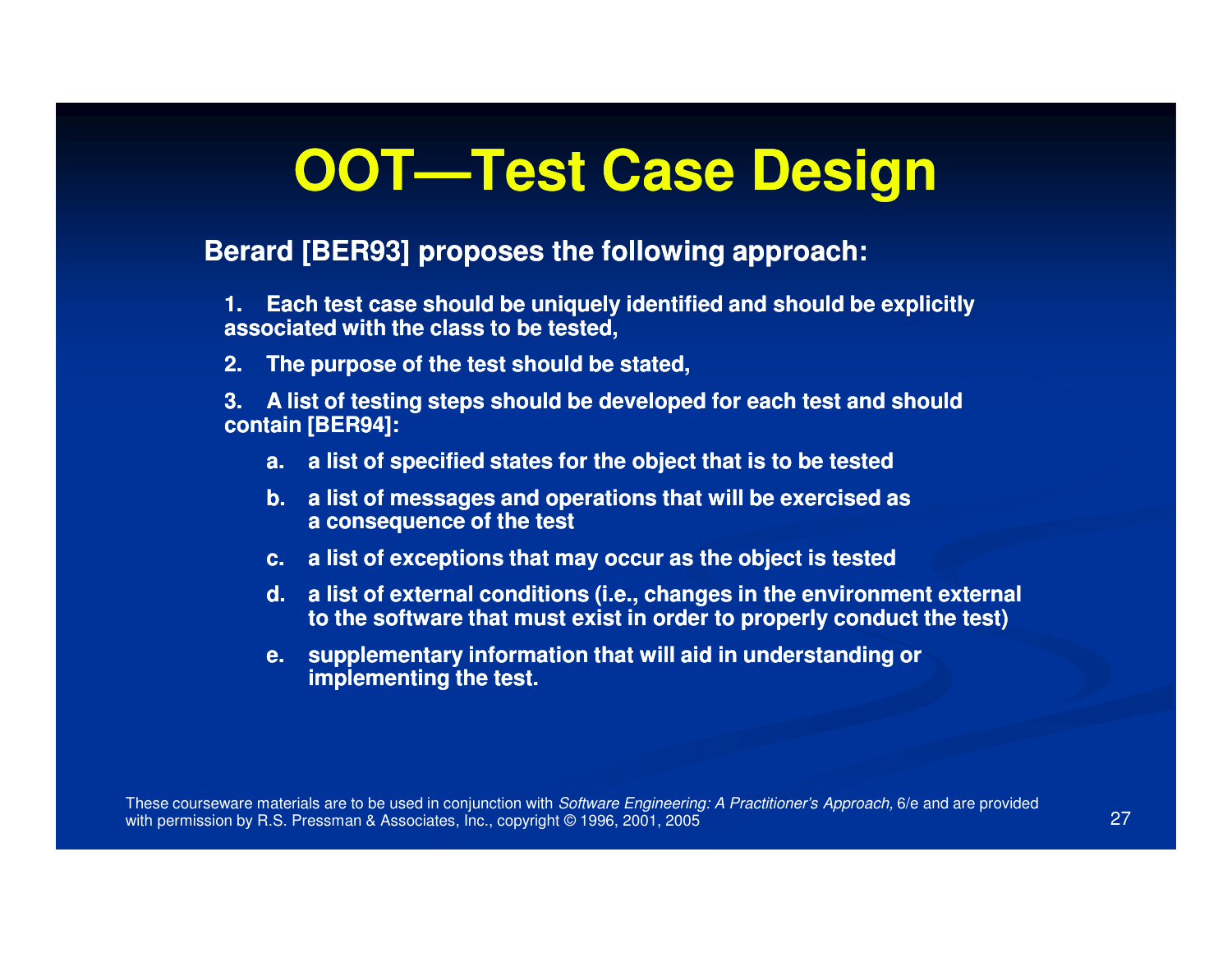# **Testing Methods**

#### $\blacksquare$  $\blacksquare$  Fault-based testing

 The tester looks for plausible faults (i.e., aspects of the implementation of the system that may result in defects). To determine whether these faults exist, test cases are designed to exercise the design or code.

#### $\blacksquare$ Class Testing and the Class Hierarchy

 Inheritance does not obviate the need for thorough testing of all derived classes. In fact, it can actually complicate the testing process.

#### $\blacksquare$ **Based Test Design Based Test Design**

Scenario-based testing concentrates on what the user does, not what the product does. This means capturing the tasks (via use-cases) that the user has to perform, then applying them and their variants as tests.

These courseware materials are to be used in conjunction with *Software Engineering: A Practitioner's Approach,* 6/e and are provided with permission by R.S. Pressman & Associates, Inc., copyright © 1996, 2001, 20055 and 28 and 28 and 28 and 28 and 28 and 28 and 28 and 28 and 28 and 28 and 28 and 28 and 28 and 28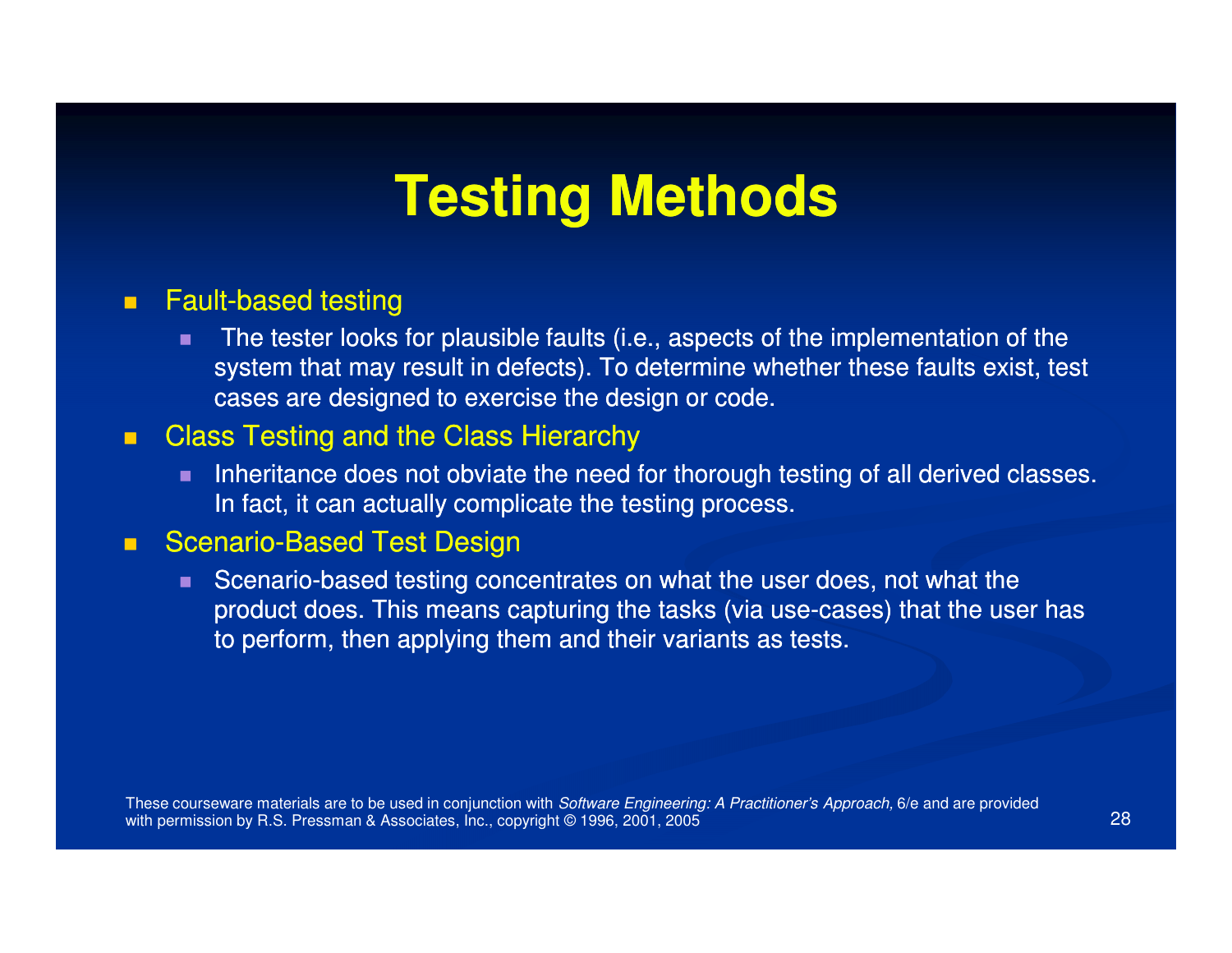#### **OOT Methods: Random Testing**

#### $\blacksquare$ Random testing

- **Indentify operations applicable to a class** п.
- **Example 1** define constraints on their use
- $\blacksquare$  identify a miminum test sequence
	- an operation sequence that defines the minimum life history of the class (object)
- **Exage artical entity of random (but valid) test sequences** 
	- **Exercise other (more complex) class instance life** histories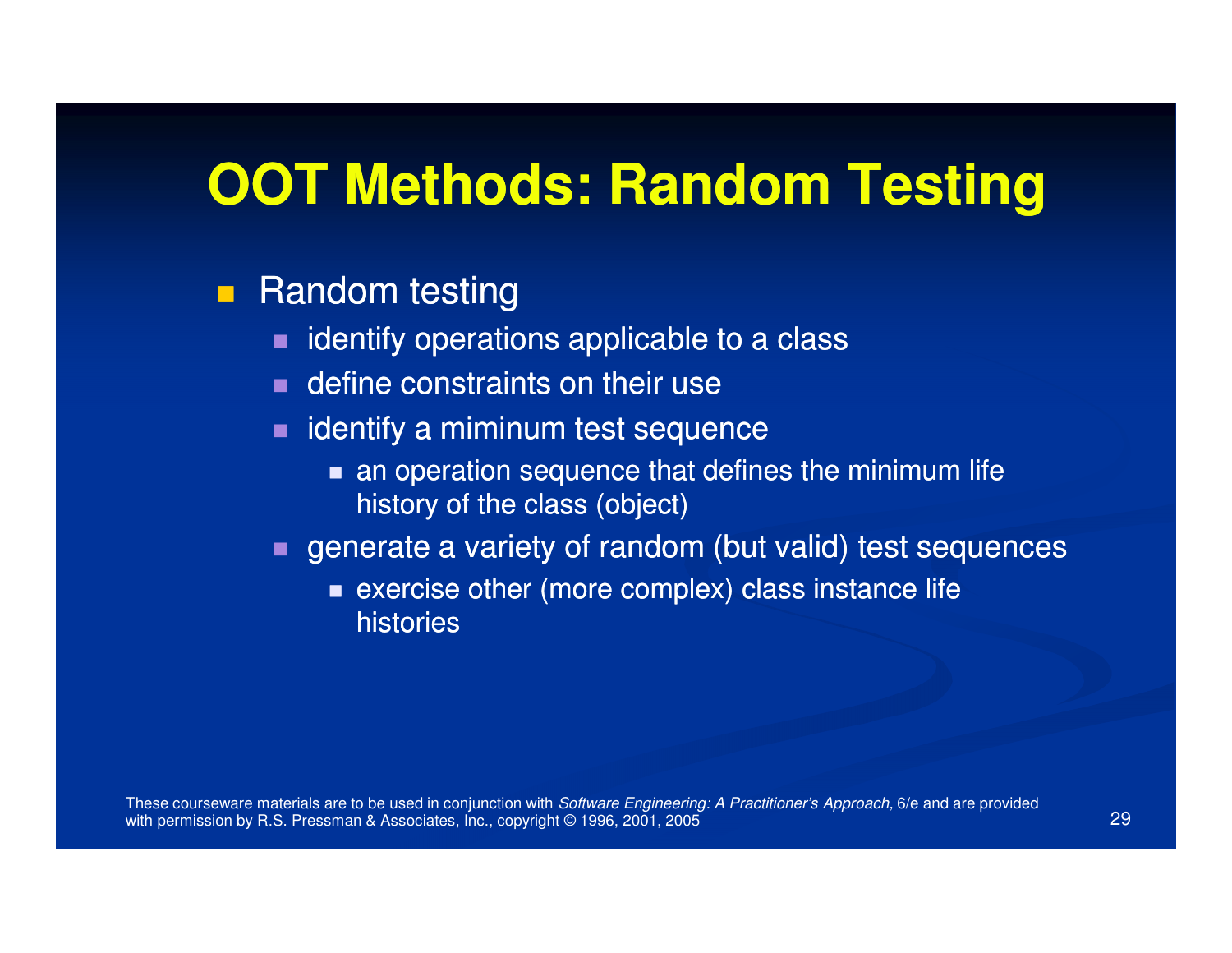### **OOT Methods: Partition Testing**

#### $\blacksquare$ Partition Testing

- reduces the number of test cases required to test a class in  $\blacksquare$ much the same way as equivalence partitioning for conventional software
- $\blacksquare$  state-based partitioning
	- categorize and test operations based on their ability to change the state of a class
- $\blacksquare$  attribute-based partitioning
	- categorize and test operations based on the attributes that they use
- $\blacksquare$  category-based partitioning
	- **EXECTE 20 and test operations based on the generic function** each performs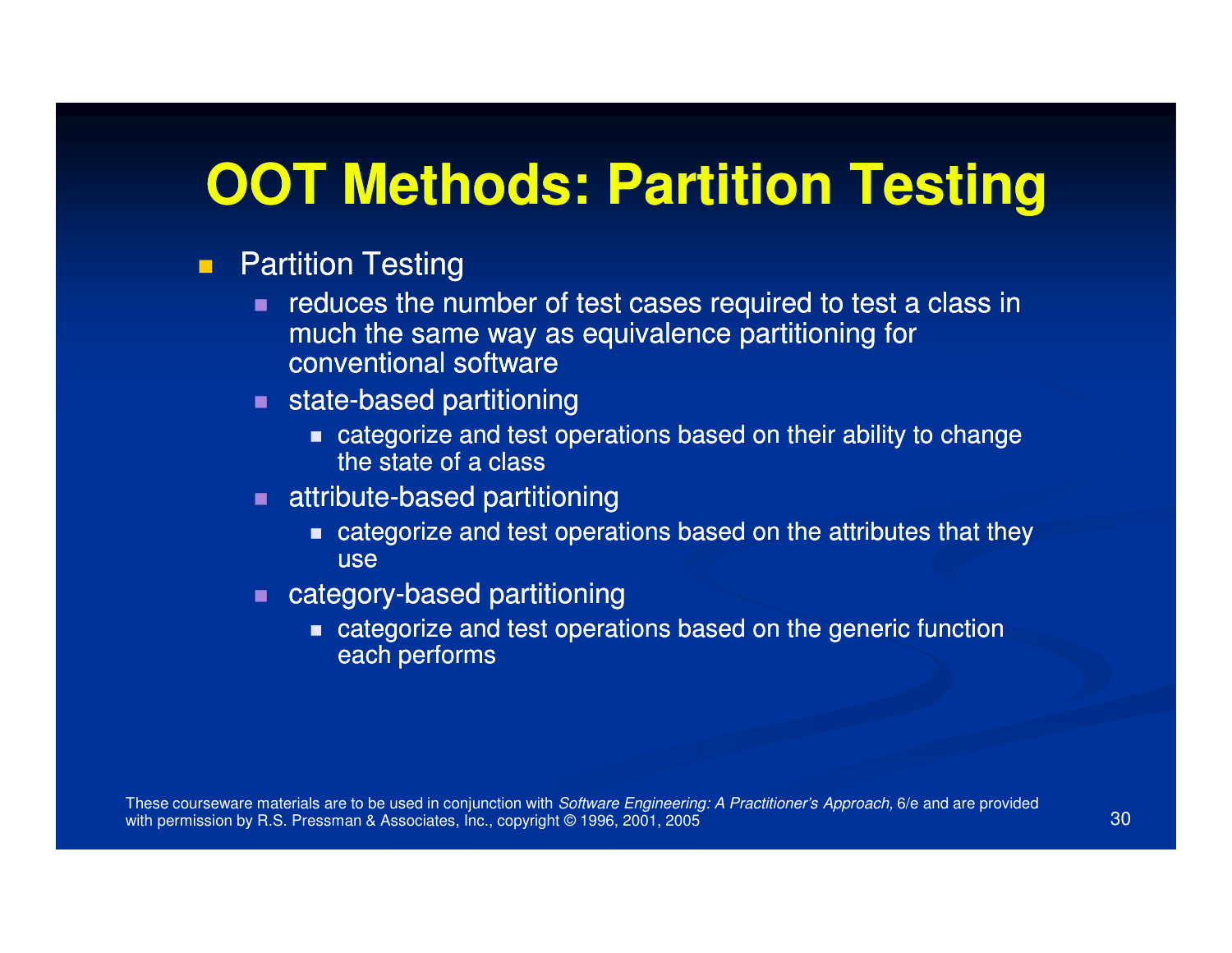# **OOT Methods: Inter-Class Testing**

- $\blacksquare$ **E** Inter-class testing
	- For each client class, use the list of class operators to generate a series of random test sequences. The operators will send messages to other server classes.
	- $\blacksquare$  For each message that is generated, determine the collaborator class and the corresponding operator in the server object.
	- For each operator in the server object (that has been invoked by messages sent from the client object), determine the messages that it transmits.
	- For each of the messages, determine the next level of operators that are invoked and incorporate these into the test sequence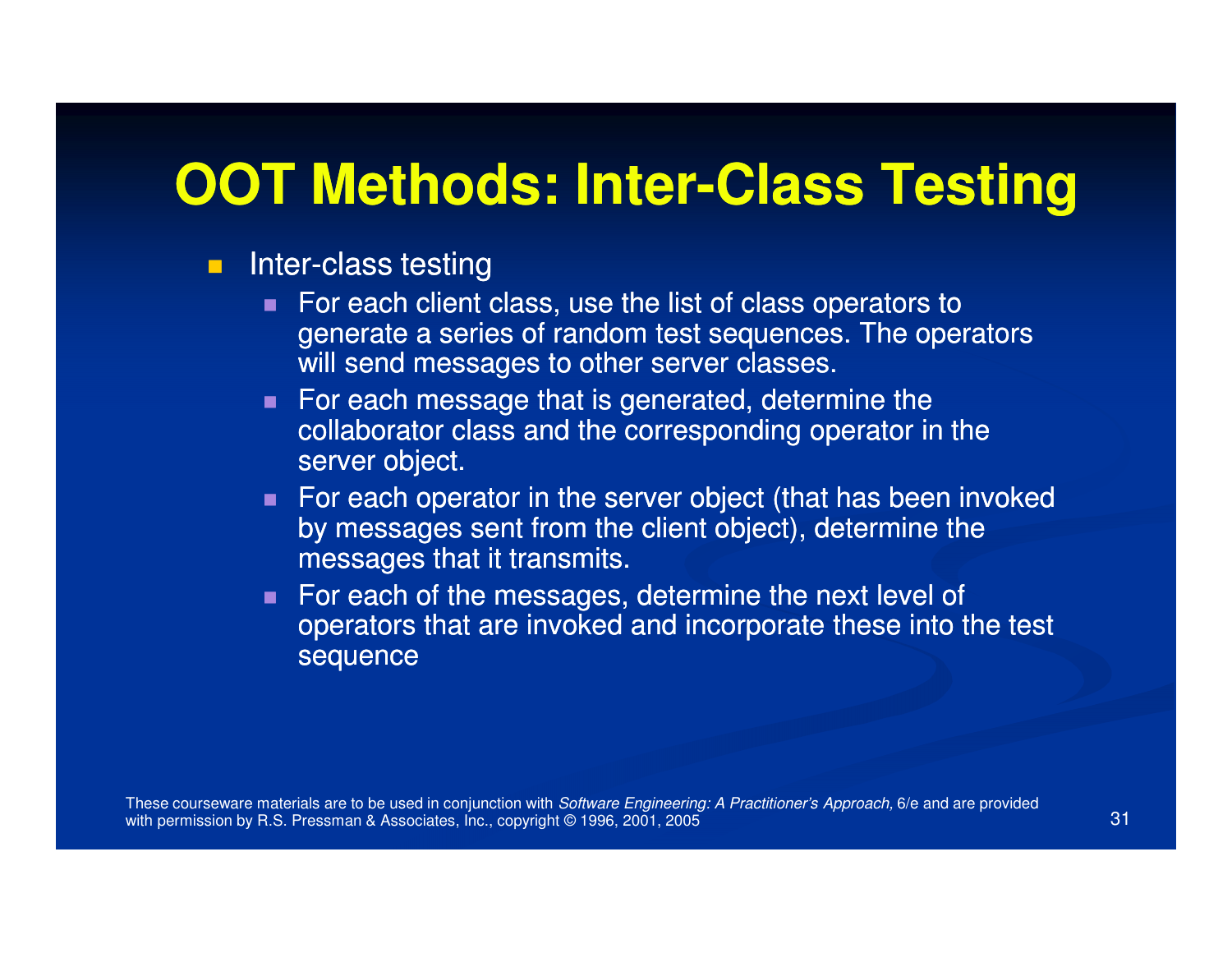### **OOT Methods: Behavior Testing**

**The tests to be designed should achieve all state coverage [KIR94]. That is, the operation sequences should cause the Account class to make transition through all allowable states**



Figure 14.3 St at e diagram for Account class (adapted from [ KIP94])